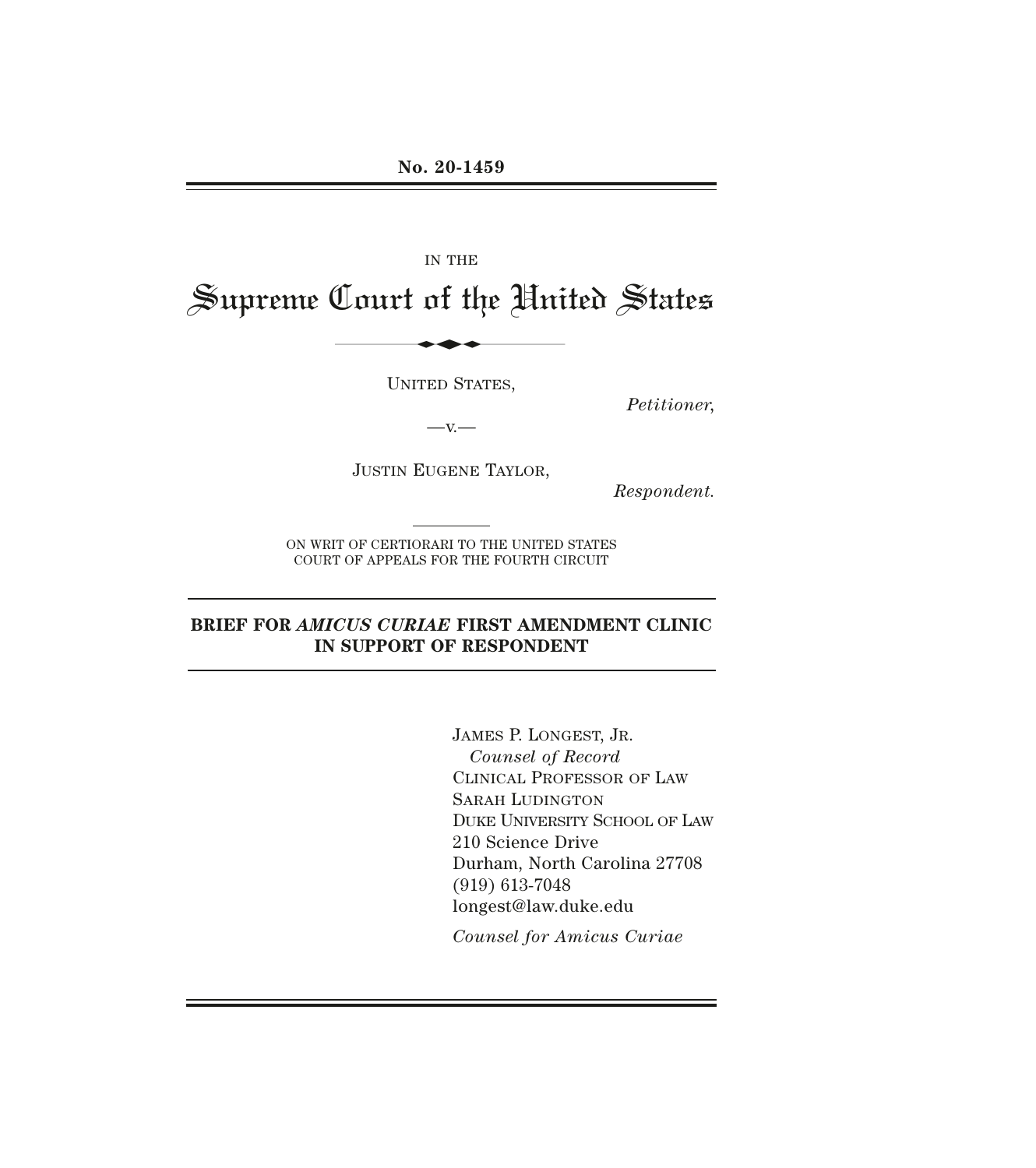# **Table of Contents**

| ۹ |
|---|
|---|

| L. |                                                                                                                                                                              |  |  |  |
|----|------------------------------------------------------------------------------------------------------------------------------------------------------------------------------|--|--|--|
| П. | Introduction and Summary of Argument 1                                                                                                                                       |  |  |  |
|    |                                                                                                                                                                              |  |  |  |
|    | A. The Government can criminalize only<br>those threats that fall under the First<br>Amendment true threats exception  3                                                     |  |  |  |
|    | 1. Only communicated threats are true                                                                                                                                        |  |  |  |
|    | 2. True threats forfeit First Amendment<br>protection because they instill fear,<br>disrupt society, and foment violence 8                                                   |  |  |  |
|    | B. The Government's interpretation of<br>"threatened use of physical force" flouts the<br>First Amendment's true threats exception<br>and ignores the exception's purpose to |  |  |  |
|    | C. Criminalizing uncommunicated threats                                                                                                                                      |  |  |  |
|    |                                                                                                                                                                              |  |  |  |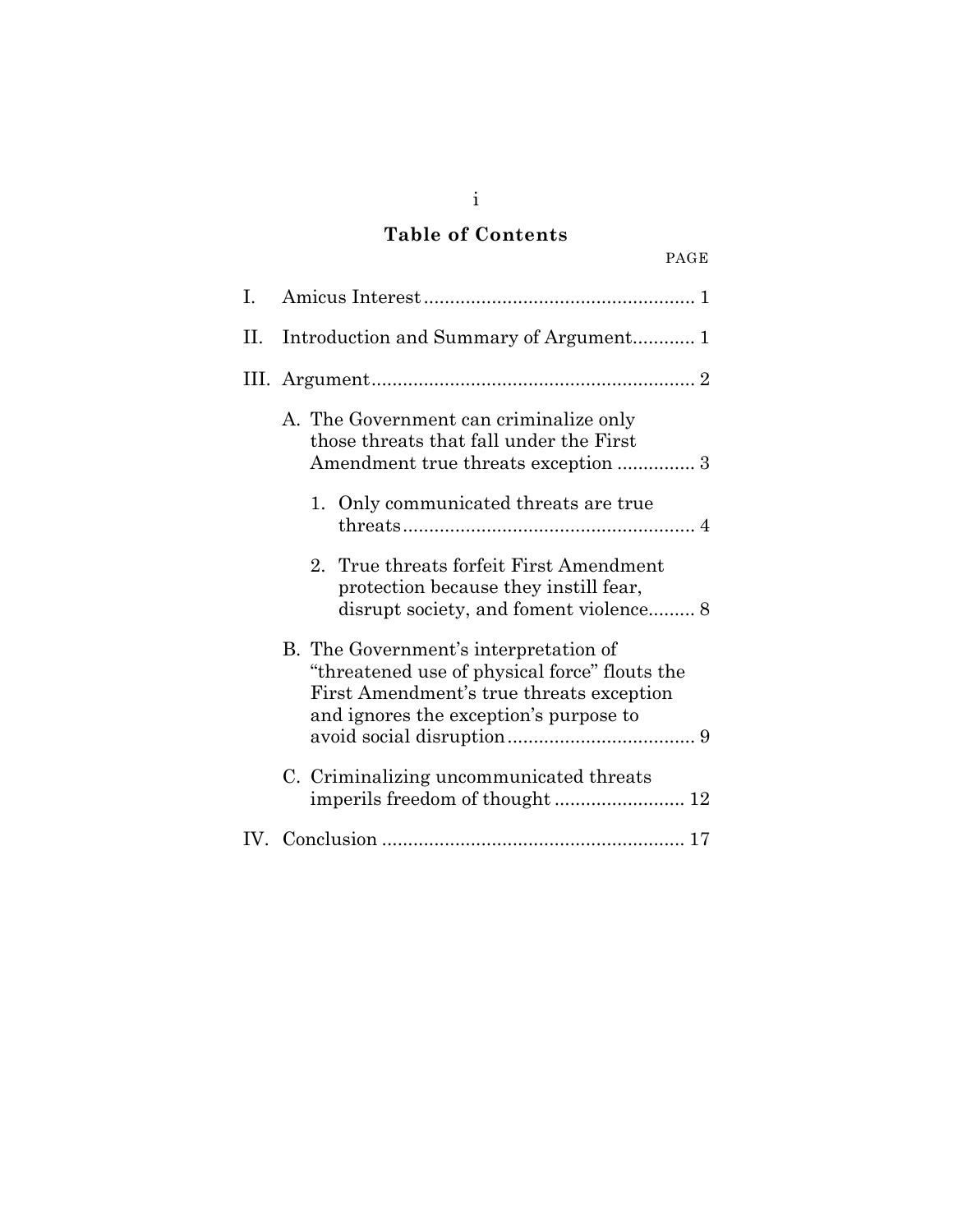# **Table of Authorities**

 $\mathrm{PAGE}(\mathcal{S})$ 

# **Cases**

| Arkansas v. Bates,<br>No. CR-2016-370-2                                             |
|-------------------------------------------------------------------------------------|
| Brandenburg v. Ohio,                                                                |
| Doe v. Pulaski County Special School District,                                      |
| Elonis v. United States,                                                            |
| Moncrieffe v. Holder,                                                               |
| New York v. Ferber,                                                                 |
| Perez v. Florida,                                                                   |
| Porter v. Ascencion Parish School Board,<br>393 F.3d 608 (5th Cir. 2004)  7, 11, 17 |
| R.A.V. v. City of St. Paul,                                                         |
| Riley v. California,                                                                |
| Texas v. Johnson,                                                                   |
| United States v. Alvarez,                                                           |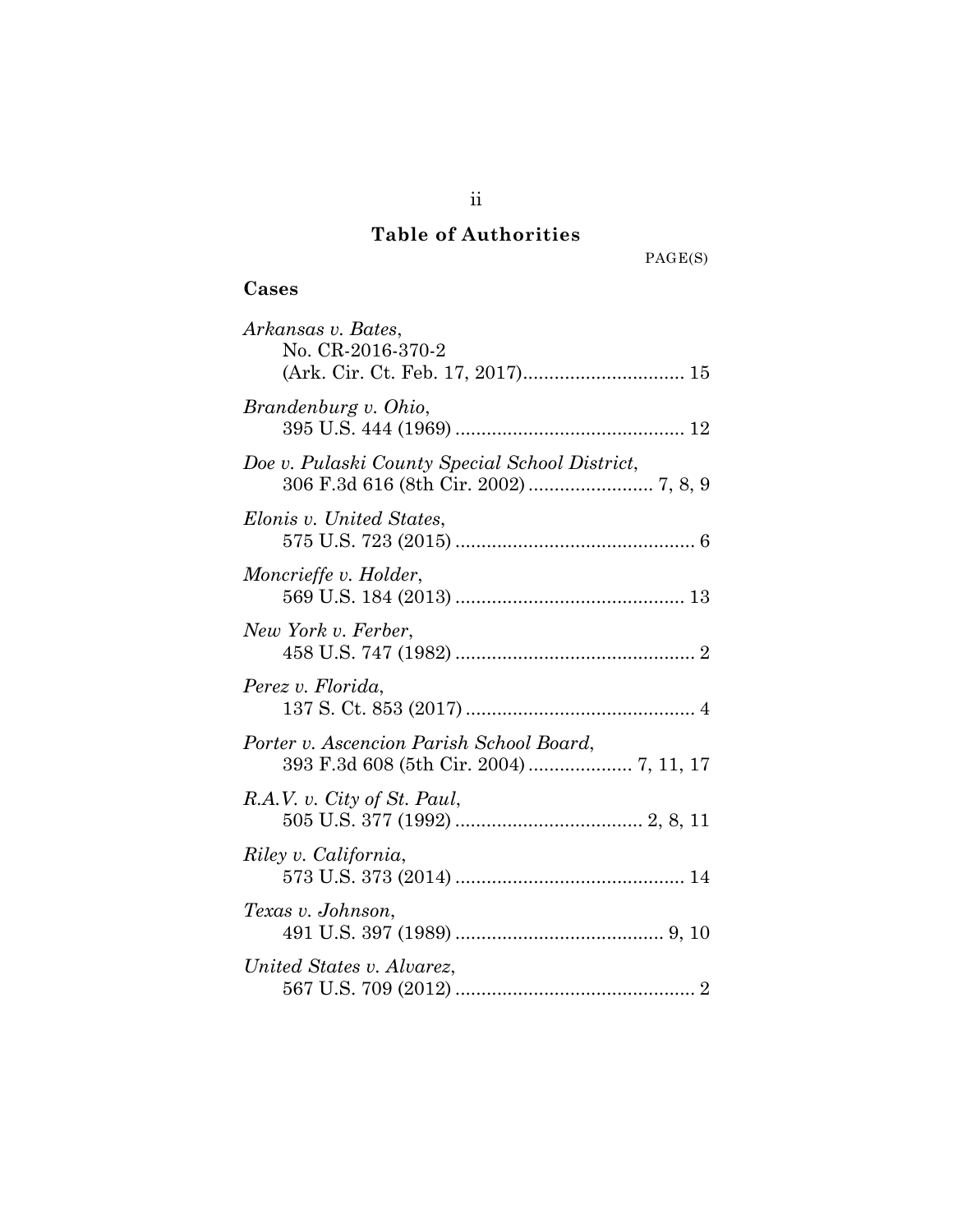| PAGE(S)                                                                                                |
|--------------------------------------------------------------------------------------------------------|
| United States v. Bagdasarian,                                                                          |
| United States v. Clemens,                                                                              |
| United States v. Magleby,                                                                              |
| United States v. Martinez,<br>736 F.3d 981 (11th Cir. 2013),<br>vacated on other grounds,              |
| United States v. McCoy,                                                                                |
| United States v. Stuker,<br>No. CR 11-096-BLG-DLC, 2021 WL                                             |
| United States v. Taylor,<br>979 F.3d 203 (4th Cir. 2020),<br>cert. granted, 141 S. Ct. 2882 (2021)  10 |
| United States v. White,                                                                                |
| Virginia v. Black,                                                                                     |
| Watts v. United States,                                                                                |
| Zadvydas v. Davis,                                                                                     |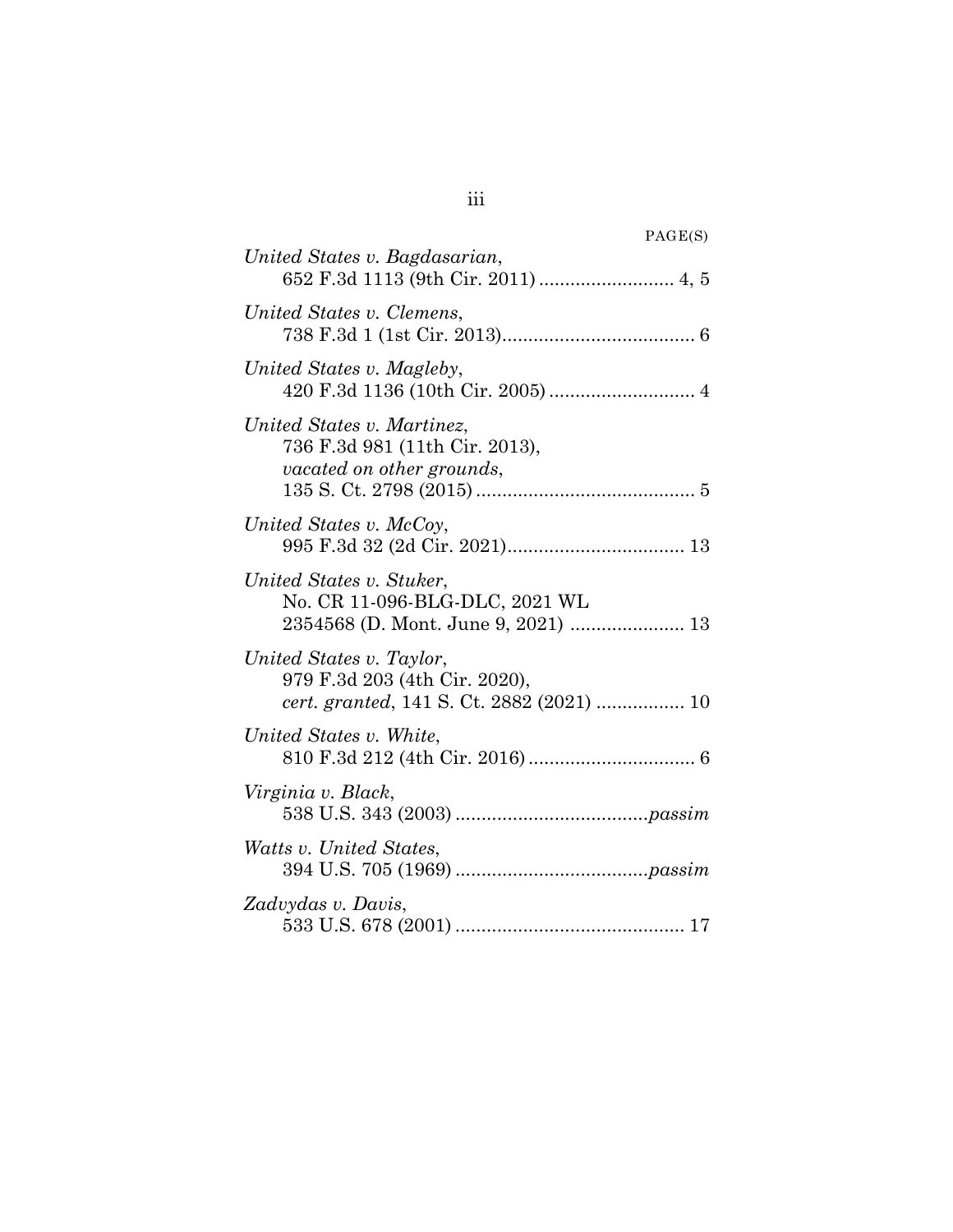## **Statutes**

# **Constitutional Provisions**

# **Rules**

# **Other Authorities**

| Matt Burns, Alleged CIA Leak Re-Demonstrates<br><i>the Dangers of Smart TVs, TechCrunch</i><br>$(Mar. 7, 2017)$ , https://techcrunch.com/<br>2017/03/07/recent-cia-leak-demonstrates-                             |  |
|-------------------------------------------------------------------------------------------------------------------------------------------------------------------------------------------------------------------|--|
| again-the-dangers-of-smart-tvs/ 16                                                                                                                                                                                |  |
| Grant Clauser, Amazon's Alexa Never Stops<br><i>Listening to You. Should You Worry?,</i>                                                                                                                          |  |
| Nita A. Farahany, When technology can read<br>minds, how will we protect our privacy?,<br>TED (Nov. 2018), https://www.ted.com/<br>talks/nita_farahany_when_technology_can_<br>read minds how will we protect our |  |
|                                                                                                                                                                                                                   |  |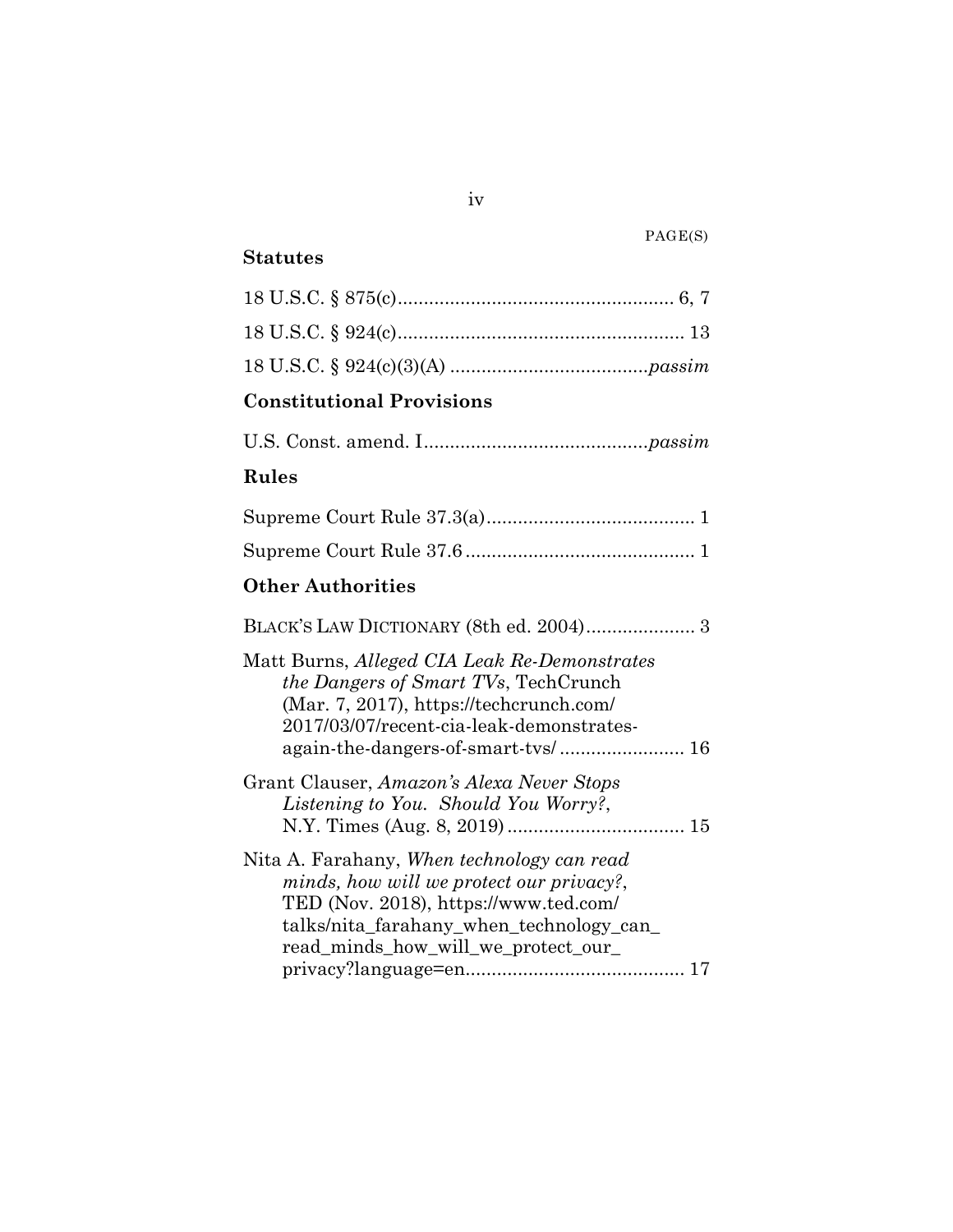PAGE(S)

| Joseph Goldstein, Trial of Veteran Accused of<br>Trying to Join ISIS May Hinge on Unsent                                                                                                  |
|-------------------------------------------------------------------------------------------------------------------------------------------------------------------------------------------|
| Cathy Hackl, Meet 10 Companies Working On<br>Reading Your Thoughts (And Even Those<br><i>Of Your Pets</i> ), Forbes (June 21, 2020) 17                                                    |
| Brian Heater, Can Your Smart Home Be Used<br>Against You in Court?, TechCrunch<br>(Mar. 12, 2017), https://tcrn.ch/3nCFk1R  15                                                            |
| Doris Kearns-Goodwin, Lincoln and the Art of<br><i>Transformative Leadership</i> , Harv. Bus. Rev.,<br>Sep.-Oct. 2018, https://hbr.org/2018/09/<br>lincoln-and-the-art-of-transformative- |
| Joseph G. Makin, David A. Moses & Edward<br>F. Chang, Machine translation of cortical<br>activity to text with an encoder-decoder<br><i>framework</i> , 23 Nature Neuroscience 575        |
| MINORITY REPORT (Twentieth Century Fox 2002)  12                                                                                                                                          |
| RANDOLPH PAUL RUNYON, DELIA WEBSTER AND<br>THE UNDERGROUND RAILROAD 48                                                                                                                    |
| Jay Stanley, The Privacy Threat from Always-On<br>Microphones Like the Amazon Echo, ACLU<br>(Jan. 13, 2017) https://bit.ly/3pLDKx 15                                                      |

v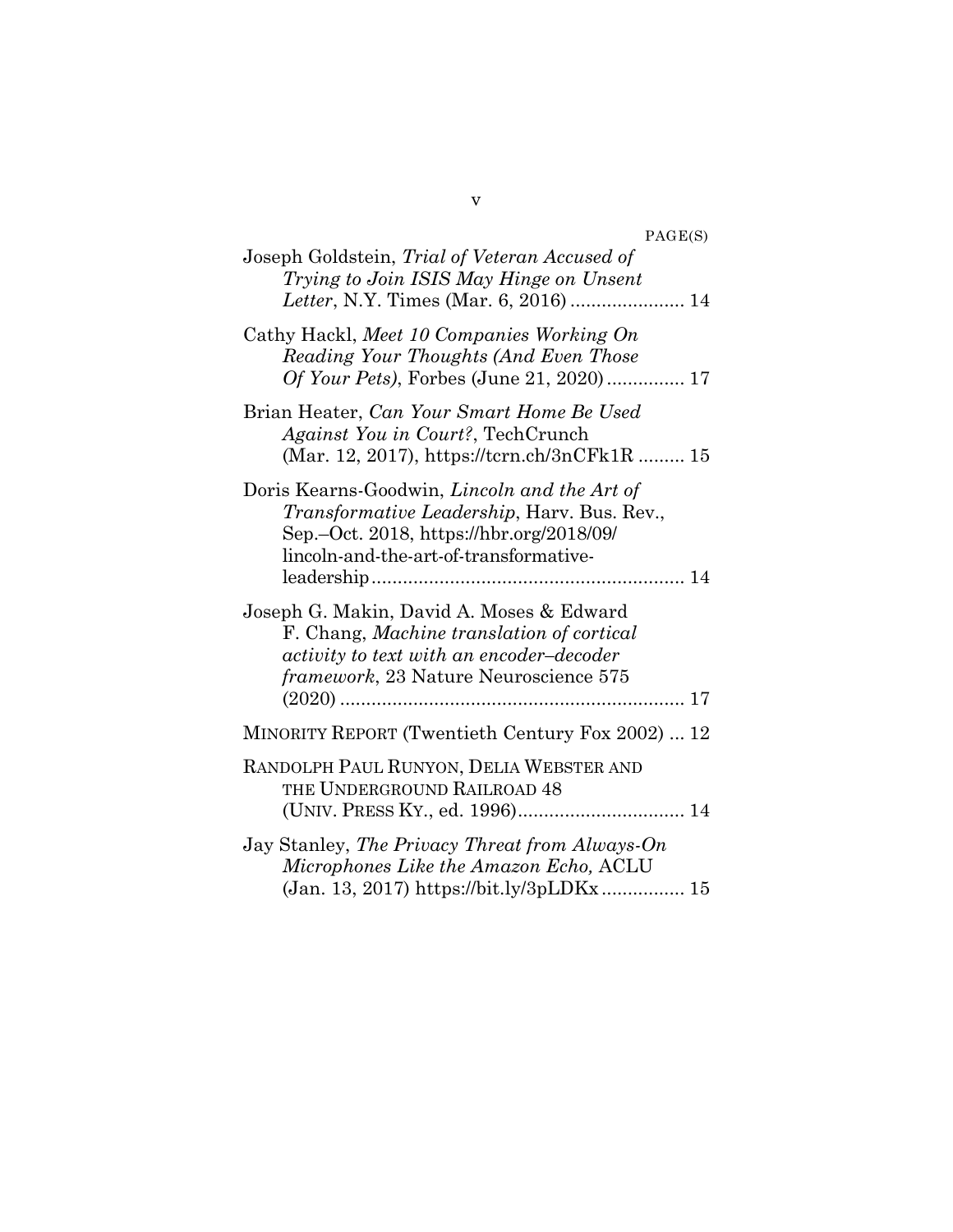#### **I. Amicus Interest1**

The First Amendment Clinic at Duke Law School engages in research, scholarship, and *pro bono* legal representation in matters that implicate the First Amendment. Amicus has authored numerous briefs concerning the intersection of criminal statutes and free speech and draws on a wealth of expertise and knowledge relating to matters relevant to this case.

Amicus writes in response to arguments raised by the Government that attempted Hobbs Act robbery is a "crime of violence," as defined in 18 U.S.C. § 924(c)(3)(A). The Government's position entails an extreme view about the law of "true threats" that raises First Amendment concerns independent of the statutory issues raised in the parties' briefs. In this brief, Amicus details the First Amendment implications of the Government's position, which would classify "attempted threats" as crimes of violence even when the alleged threat is not communicated to any audience.

#### **II. Introduction and Summary of Argument**

The Government argues that an *attempted threat* including an uncommunicated threat—is a "threatened use of physical force," subject to the punishment enhancements of 18 U.S.C.  $\S$  924(c)(3)(A).

<sup>1</sup> Pursuant to Rule 37.3 (a), counsel for Amicus Curiae provided notice of Amicus's intention to file this brief to counsel of record for all parties. Counsel of record for Petitioner and Respondent have both consented to the filing of this brief. Pursuant to Rule 37.6, Amicus affirms that no counsel for a party authored this brief in whole or in part, and no person other than Amicus or its counsel made a monetary contribution to this brief's preparation or submission.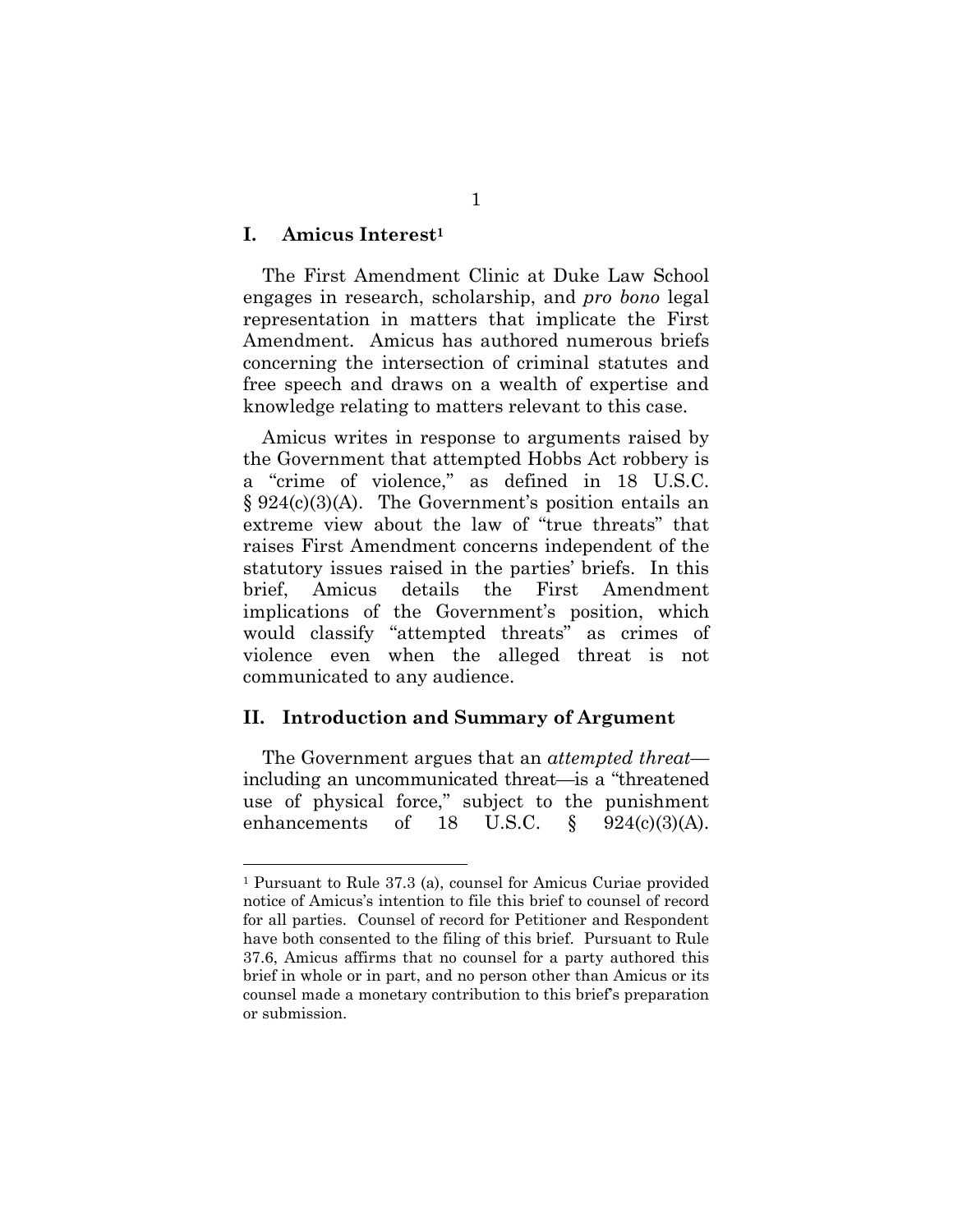Uncommunicated threats are, however, little more than private thoughts that have been uttered aloud or reduced to writing. Such speech, even if it contains threatening words, is protected by the First Amendment unless it amounts to a true threat. The true threats doctrine requires, at a minimum, that a threat be communicated under circumstances indicating a serious intent to harm and causing fear and social disruption. *See Virginia v. Black*, 538 U.S. 343 (2003); *R.A.V. v. City of St. Paul,* 505 U.S. 377 (1992); *Watts v. United States*, 394 U.S. 705 (1969) (per curiam). To punish uncommunicated threats defies this doctrine and ignores its rationale of avoiding fear and social disruption. To the extent that the Government's interpretation of  $\S 924(c)(3)(A)$ criminalizes protected speech, this Court should construe the statute narrowly to avoid constitutional difficulty.

#### **III. Argument**

The First Amendment protects speech unless it falls into certain circumscribed categories. U.S. Const. amend. I; *United States v. Alvarez*, 567 U.S. 709, 717 (2012) (listing categories of expression traditionally beyond the aegis of the First Amendment). These categories of speech are exempt from protection because the harms they impose "so overwhelmingly outweigh[]" any First Amendment concerns that the "balance of competing interests is clearly struck." *New York v. Ferber*, 458 U.S. 747, 763–64 (1982).

True threats are unprotected because of the grave social harms associated with serious threats of violence, especially the fear and disruption that such threats engender. *See R.A.V.*, 505 U.S. at 388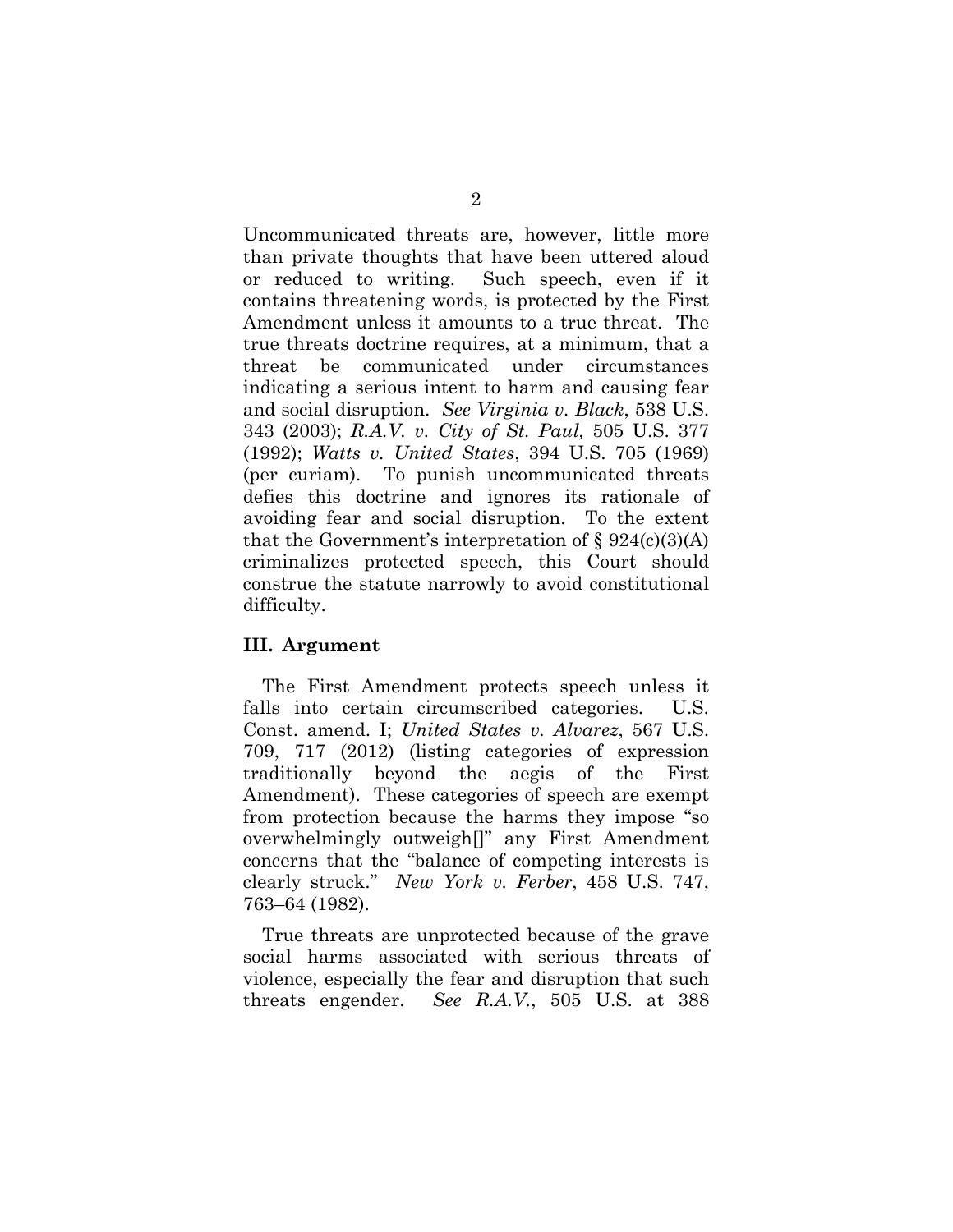(describing the social harms underlying the true threat exemption). Significantly, the harms associated with true threats arise only when the threat has been communicated to an audience; an uncommunicated threat, by definition, cannot engender fear and disruption. The Government's interpretation of 18 U.S.C.  $\S$  924(c)(3)(A), which would punish *attempted* threats, ignores the fundamental requirement that a threat must be communicated to an audience to qualify as a true threat. This overbroad reading of 18 U.S.C. § 924(c)(3)(A) would enable the Government to punish people for uncommunicated threats essentially, their private thoughts—and violates the First Amendment.

## **A. The Government can criminalize only those threats that fall under the First Amendment true threats exception.**

This Court has recognized a narrow category of speech, true threats, as beyond First Amendment protection. *See Black*, 538 U.S. at 358–59 ("the First Amendment permits a State to ban a 'true threat'"). True threats encompass "those statements where the speaker *means to communicate* a serious expression of an intent to commit an act of unlawful violence *to a particular individual or group of individuals*." *Id.* at 359 (emphasis added); *see also Threat*, BLACK'S LAW DICTIONARY 1519 (8th ed. 2004) ("A *communicated*  intent to inflict harm or loss on another . . . .") (emphasis added). Any statute that "makes criminal a form of pure speech," including threats, "must be interpreted with the commands of the First Amendment clearly in mind." *Watts*, 394 U.S. at 707. Thus, true threats "must be distinguished from what is constitutionally protected speech." *Id*.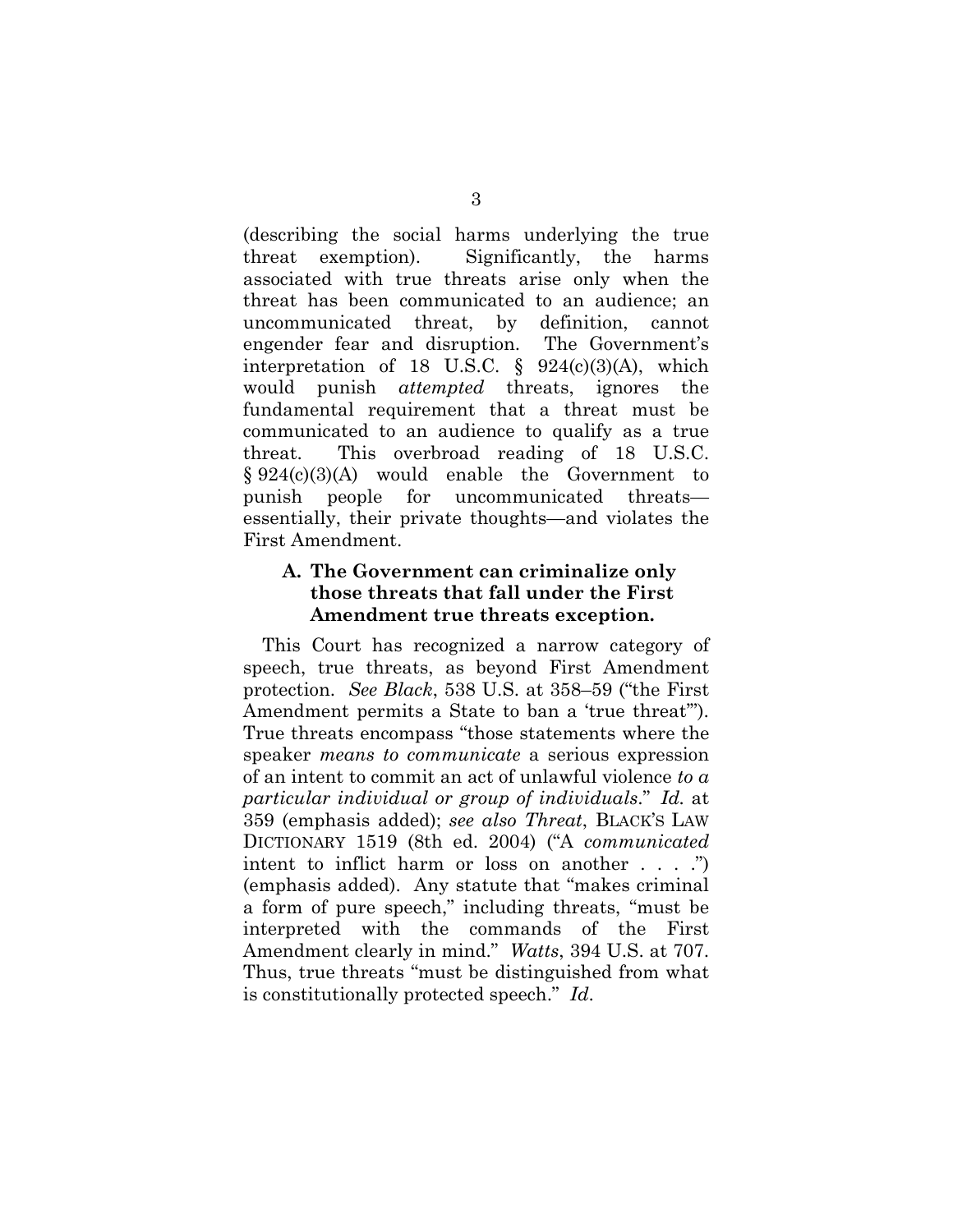Under current Supreme Court precedent, true threats are distinguished from protected speech based on a fact-intensive contextual analysis that requires consideration of the audience. In every circuit that has examined the issue, the fact of communication, the circumstances in which it took place, and the effect on the audience are crucial in distinguishing true threats from protected speech.2 It is therefore a foundational principle that only communicated threats are true threats.

#### **1. Only communicated threats are true threats.**

The difference between a protected threat and an unprotected true threat depends on a nuanced analysis of the context in which the speech was communicated. For example, in *Watts v. United States,* Robert Watts was convicted under a 1917 statute that prohibited a person from "making any threat to take the life of or inflict bodily harm upon the President of the United States." *Id.* at 705. Watts remarked to a small gathering of political protesters discussing police brutality, "[i]f they ever make me carry a rifle the first man I want to get in my sights is L.B.J." *Id.* at 706. Watts, who was eighteen years old at the time, laughed after making

<sup>2</sup> Two federal circuits have interpreted *Black* as additionally holding that a true threat requires a *mens rea*—that the speaker intend to put his victim in fear of harm. *United States v. Bagdasarian*, 652 F.3d 1113, 1117–18 (9th Cir. 2011); *United States v. Magleby*, 420 F.3d 1136, 1139 (10th Cir. 2005); *see also Perez v. Florida*, 137 S. Ct. 853, 855 (2017) (denial of certiorari) (Sotomayor, J., concurring) (opining that "[t]ogether, *Watts* and *Black* make clear that to sustain a threat conviction without encroaching upon the First Amendment, States must prove more than the mere utterance of threatening words—*some* level of intent is required").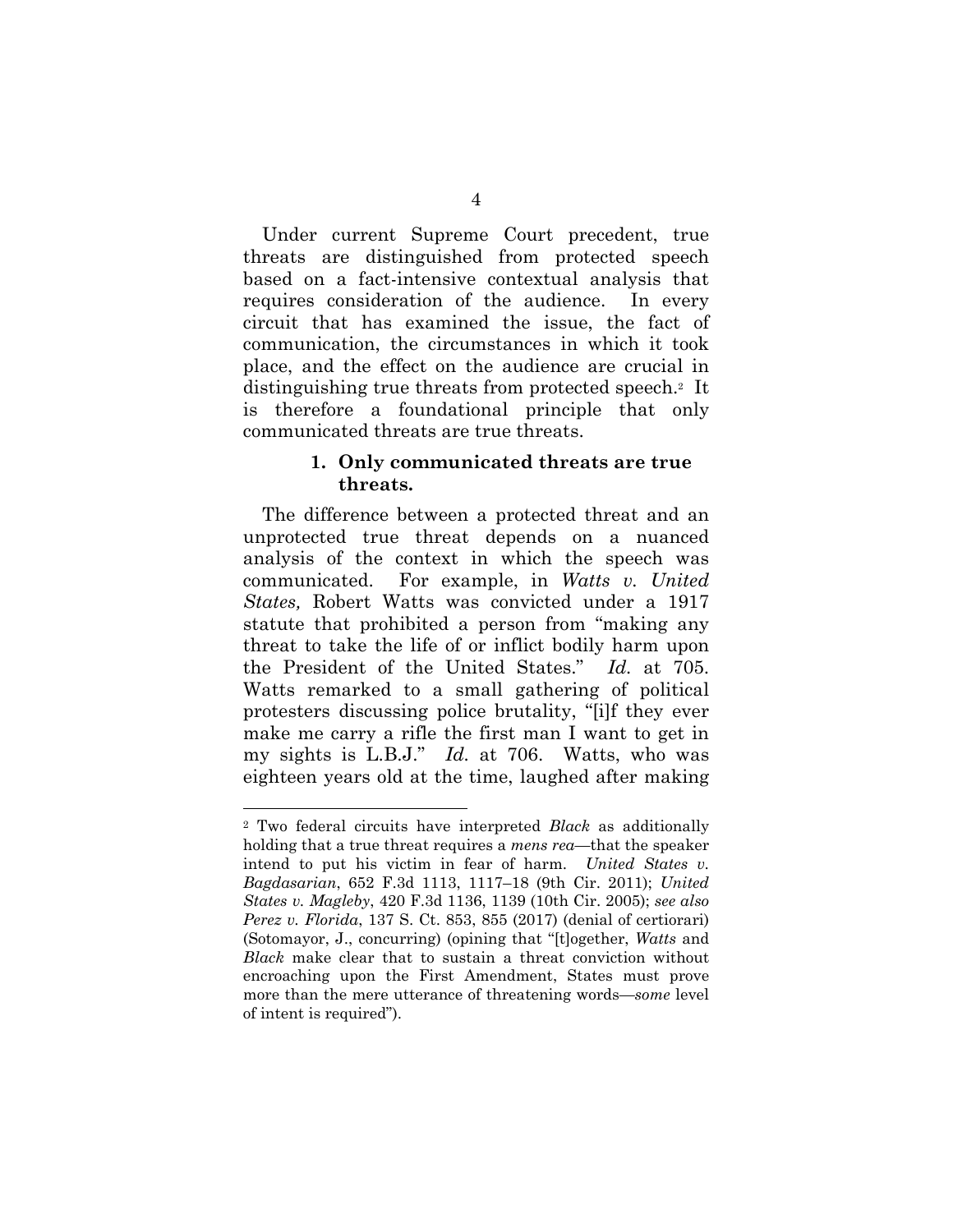his remark, as did his interlocutors. *Id.* at 707. This Court held that the statement was not a true threat, but political hyperbole, which "is often vituperative, abusive, and inexact." *Id.* at 708.

In deciding *Watts*, this Court analyzed the characteristics of the speech and the context in which it was delivered. For example, this Court considered where the statement was made (in public, during a group discussion about police brutality); the nature of the statement (the threat was expressly conditioned on Watts's conscription into the military, which he vowed would never occur); and the demeanor of the speaker and "the reaction of listeners" (Watts and his audience "laughed after the statement was made"). *Id.* at 707–08; *see also United States v. Martinez*, 736 F.3d 981, 985 (11th Cir. 2013) (emphasizing the contextual factors on which the Court in *Watts*  relied), *vacated on other grounds*, 135 S. Ct. 2798 (2015).

Since *Watts*, the constitutional test of a true threat has consistently included an objective component focusing on the circumstances surrounding the threat's communication. *See, e.g.*, *United States v. Bagdasarian*, 652 F.3d 1113, 1120 (9th Cir. 2011) ("When our law punishes words, we must examine the surrounding circumstances to discern the significance of those words' utterance . . . ."). This Court's decision in *Virginia v. Black* illustrates that the context of the communicated threat is determinative. The Virginia statute at issue in the case treated the mere act of cross burning as prima facie evidence of the requisite intent to intimidate. 538 U.S. at 348. A plurality of this Court struck down the evidentiary provision because it "ignore[d] all of the contextual factors that are necessary to decide whether a particular cross burning is intended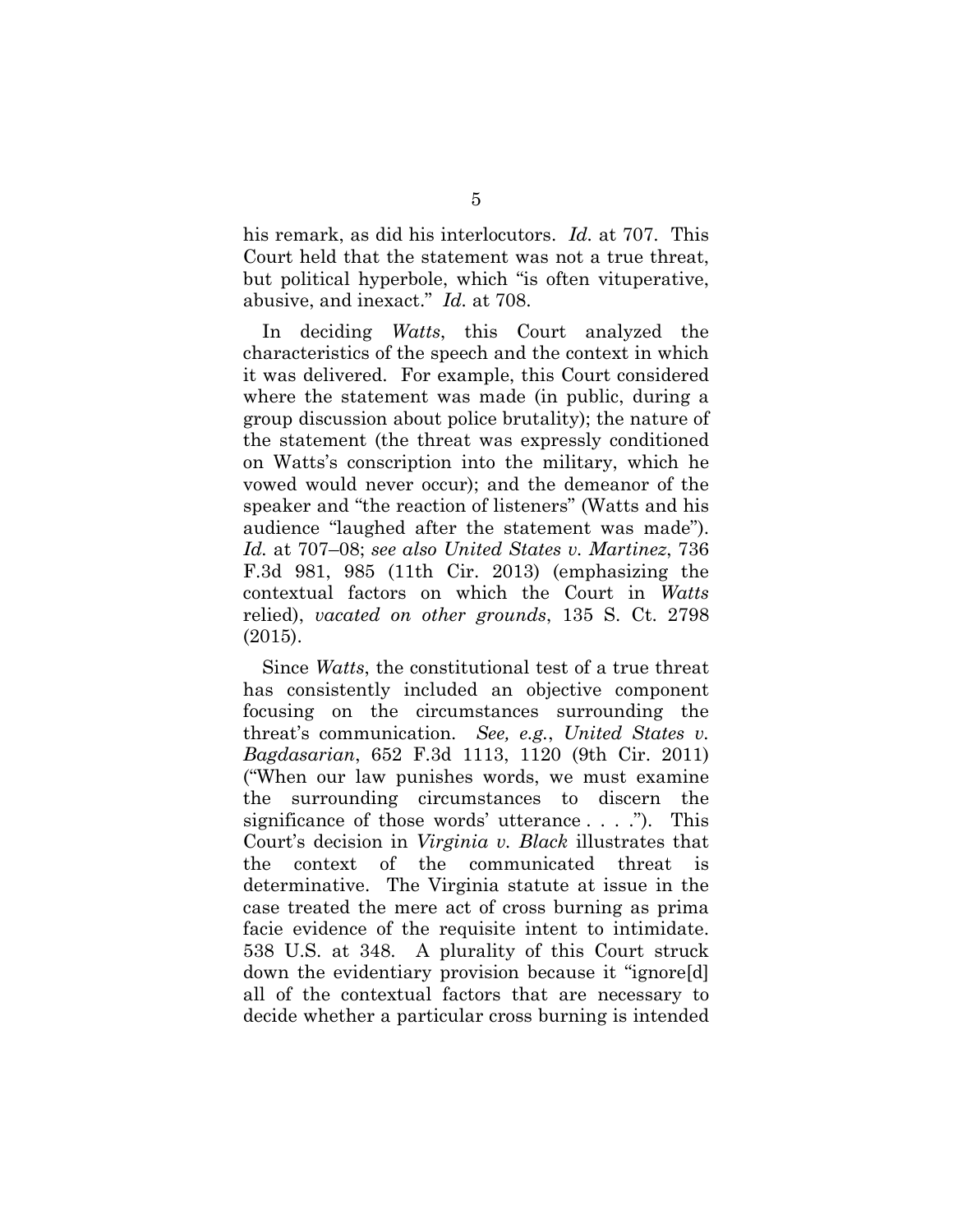to intimidate." *Id.* at 367. These contextual factors included whether the cross was burned at a public rally or on a neighbor's lawn and whether it was directed at a group of "like-minded believers" or at an individual. *Id.* at 366. In both circumstances, this Court considered the threat's audience—one who witnessed the Klan cross burning versus one who discovered the charred remains of a burnt cross in his yard. *Id.* at 348–50. This Court's conclusion that the Klan cross burning was protected speech, while the cross burned in an individual's yard might be a true threat, indicates that the context surrounding the communication of the threat and the audience that perceives the threat are integral to evaluating whether the threat forfeits First Amendment protection. If there is no communication and no audience, there is no context to analyze and no true threat.

The communication of a threat, through whatever medium, is the *actus reus* of a criminal threat and knowing or intentional communication is a threshold requirement for a criminal conviction. *See Elonis v. United States*, 575 U.S. 723, 737 (2015) (noting that no parties disputed that under 18 U.S.C. § 875(c) a defendant "must know that he is transmitting a communication"). For example, a conviction for violating 18 U.S.C. § 875(c), regarding interstate communications, requires (1) that the defendant *knowingly transmitted a communication* in interstate or foreign commerce; (2) that the defendant subjectively intended the communication as a threat; and (3) that the content of the communication contained a true threat to kidnap or injure. *United States v. White*, 810 F.3d 212, 220–21 (4th Cir. 2016); *see also Elonis*, 575 U.S. at 737–38 (2015) (same); *United States v. Clemens*, 738 F.3d 1, 8–9 (1st Cir.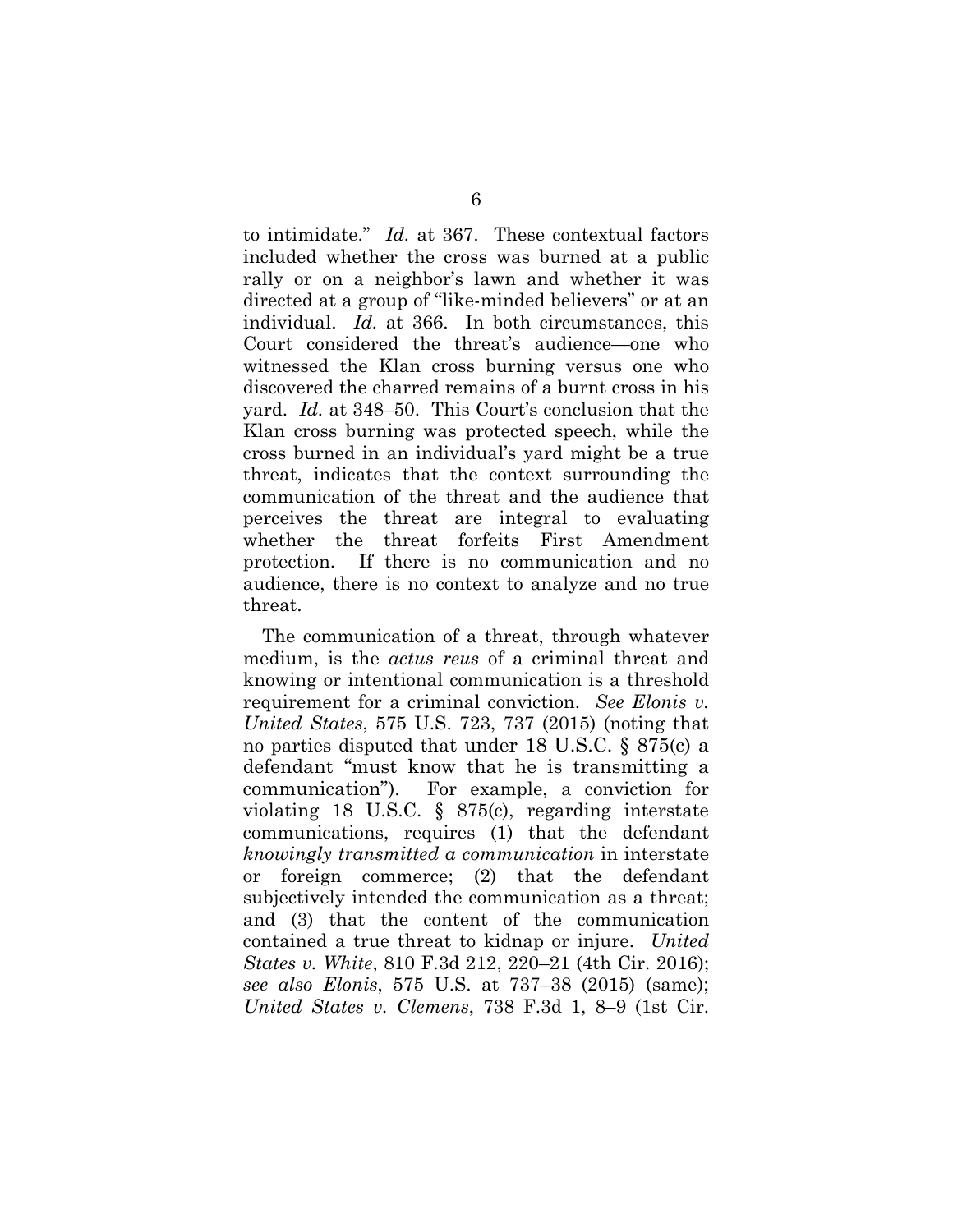2013) (approving jury instructions defining a threat in 18 U.S.C. § 875(c) as "a communicated intent to inflict harm or loss on another").

Moreover, at least two circuits have directly rejected the assertion that an unwittingly communicated threat qualifies as a true threat and further explained that the intentional communication requirement protects the privacy of an individual's thoughts. In *Porter v. Ascencion Parish School Board*, Adam Porter drew a sketch portraying a violent attack on his high school and then stored the sketch pad in his closet. 393 F.3d 608, 611 (5th Cir. 2004). Two years later, his younger brother brought the sketch pad to school where the drawing was discovered, resulting in Adam's expulsion. *Id.* at 611–12. In finding that the sketch was protected speech, the Fifth Circuit noted that "to lose the protection of the First Amendment . . . , the threat must be intentionally or knowingly *communicated* to either the object of the threat or a third person." *Id.* at 617. The sketch did not qualify as a true threat to the school because "[p]rivate writings made and kept in one's home enjoy the protection of the First Amendment." *Id.*

Similarly, in *Doe v. Pulaski County Special School District*, the Eighth Circuit ruled that a "speaker must have intentionally or knowingly communicated the statement in question to someone before he or she may be punished or disciplined for it." 306 F.3d 616 (8th Cir. 2002) (en banc). In *Doe*, J.M., a seventh grader, wrote two "violent, misogynistic, and obscenity-laden" letters expressing, among other things, his desire to kill the young woman who had just broken up with him. *Id.* at 619. J.M. kept the letters in his bedroom, where they were later discovered by a friend who eventually delivered one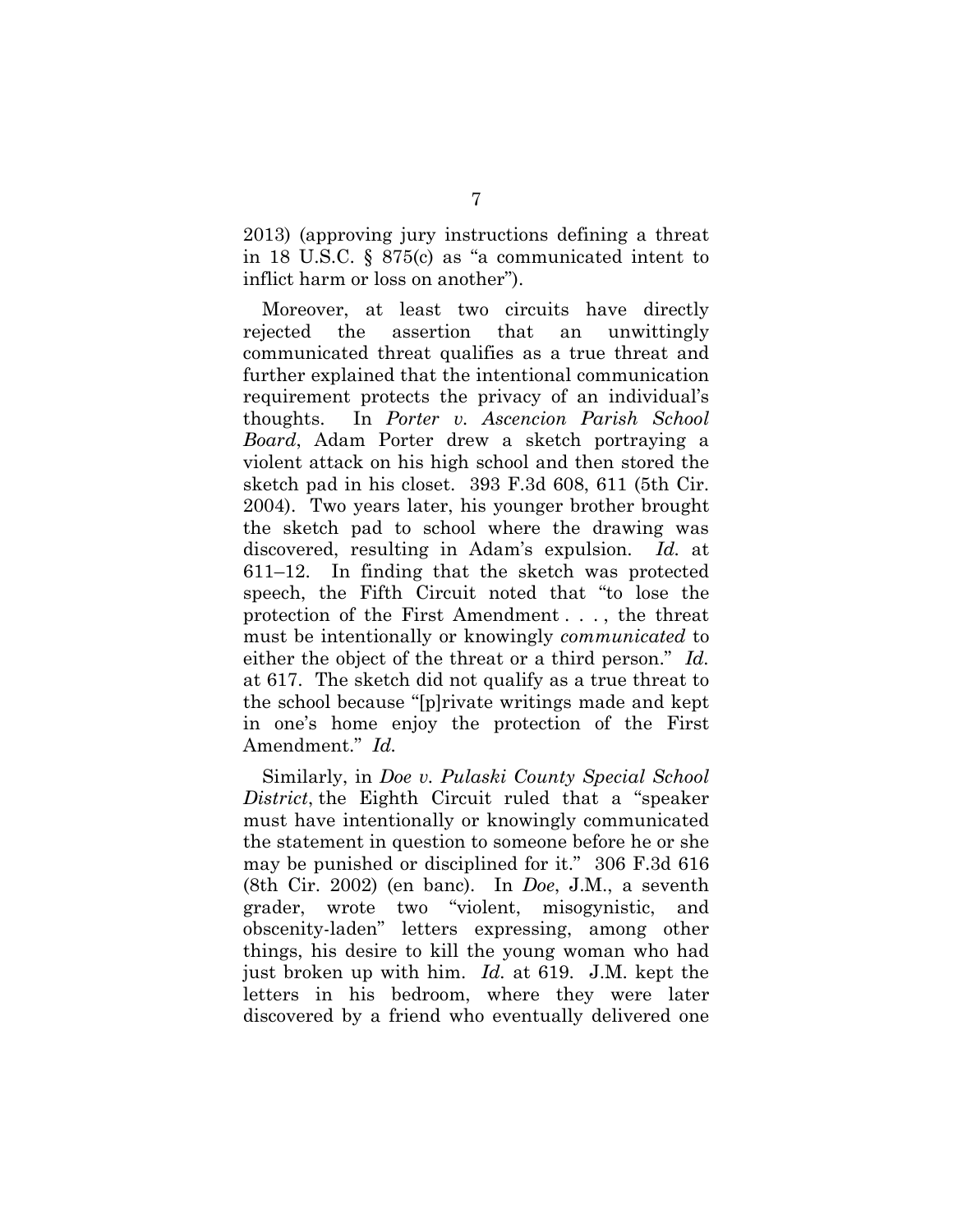of the letters to the young woman, resulting in J.M.'s expulsion from school. *Id.* at 619–20. After examining the circumstances of the letter's conveyance—J.M. had also repeatedly discussed the letter with the young woman and her best friend and finding that its delivery to the victim was not accidental, the Eighth Circuit explained that the threshold requirement of a knowing or intentional communication of a threat protects the right of individuals to be free from governmental interference in the sanctity of one's home and personal thoughts. Id. at 624. "Our whole constitutional heritage rebels at the thought of giving government the power to control' the moral contents of our minds. . . . It is only when a threatening idea or thought is communicated that the government's interest in alleviating the fear of violence and disruption associated with a threat engages." *Id.* (quoting *Stanley v. Georgia,* 394 U.S. 557, 565 (1969)).

If the First Amendment protects the unwitting communication of a threat, surely it protects a threat that was never communicated in the first place.

## **2. True threats forfeit First Amendment protection because they instill fear, disrupt society, and foment violence.**

The social ills perpetrated by true threats justify their exemption from First Amendment protections. The First Amendment exempts true threats to "protect[] individuals from the fear of violence, from the disruption that fear engenders, and from the possibility that the threatened violence will occur." *R.A.V.*, 505 U.S. at 388. In *Black*, two crosses were burned, and both caused fear to observers. 538 U.S. at 367. However only the cross burning targeting a particular individual—the most virulent and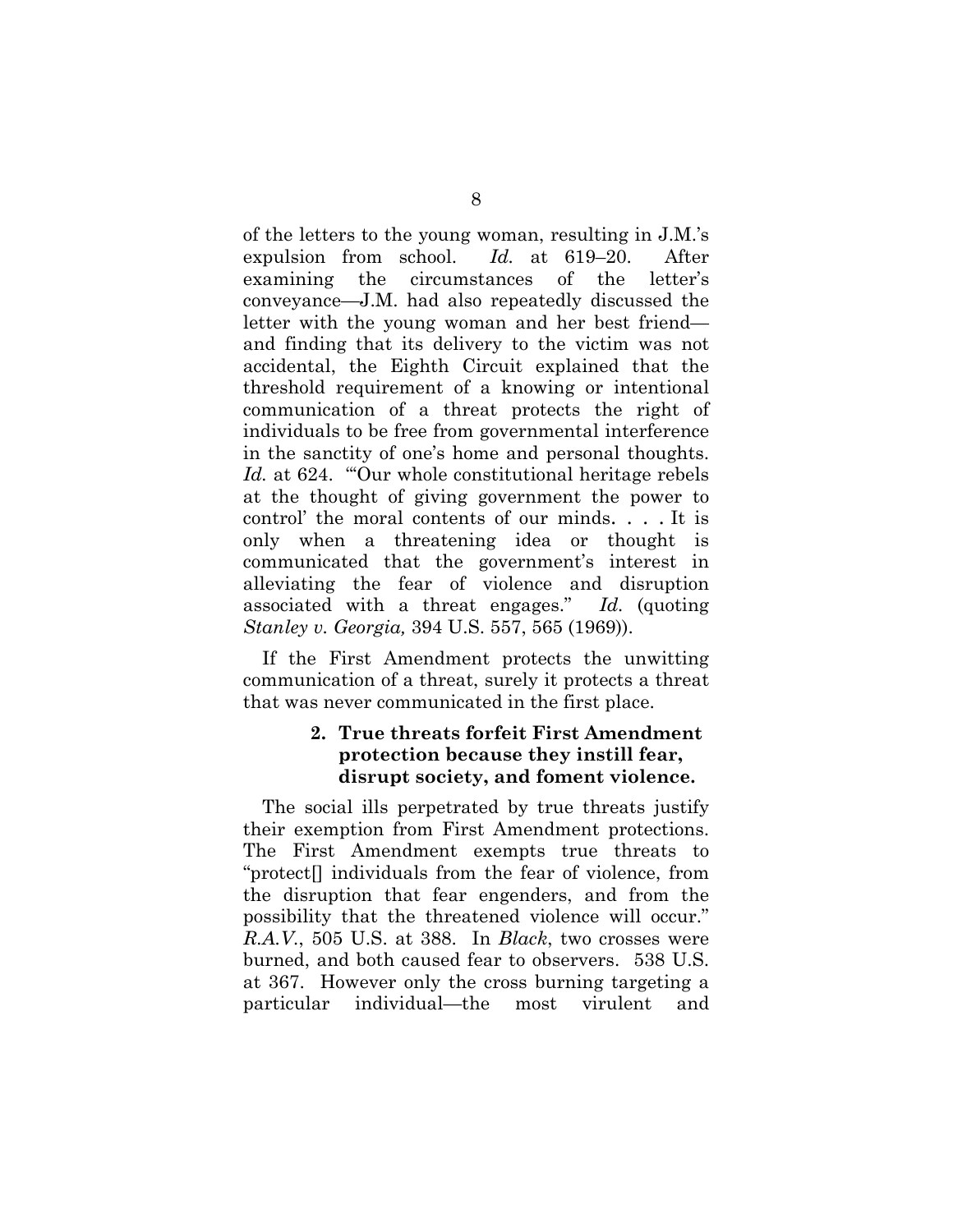disruptive form of threat—potentially fell outside the protection of the First Amendment. *Id.* at 363.

The true threats exception thus addresses the social ills that come from victimization and fear, but uncommunicated speech reaches no victim and instills no fear. As reasoned by the Eighth Circuit in *Doe*, "[i]t is only when a threatening idea or thought is communicated that the government's interest in alleviating the fear of violence and disruption associated with a threat engages." 306 F.3d at 624. Without someone to receive and respond to the speech, the rationales for excluding true threats from First Amendment protections evaporate.

## **B. The Government's interpretation of "threatened use of physical force" flouts the First Amendment's true threats exception and ignores the exception's purpose to avoid social disruption.**

The Government interprets "threatened use of physical force" under 18 U.S.C. § 924(c)(3)(A) to include uncommunicated threats, which is speech the First Amendment protects. The Government argues that a person's "actions or words constitute a 'threat' so long as they objectively 'convey[] the notion of an intent to inflict harm' as it 'would be understood by a reasonable person.'" U.S. Br. 16, 23 (quoting *Elonis*, 575 U.S. at 731, 737).3 The Government observes

<sup>3</sup> The Brief for the United States filed in this case and submitted to this Court on September 7,2021 is cited as "U.S. Br." The Government defines threats to include actions and words, but it fails to distinguish those actions and words that are never relayed. The First Amendment protects conduct in addition to words, but only *expressive* conduct. *Texas v. Johnson*, 491 U.S. 397, 404 (1989). Conduct is expressive only if "the likelihood [is] great that [its] message would be understood by those who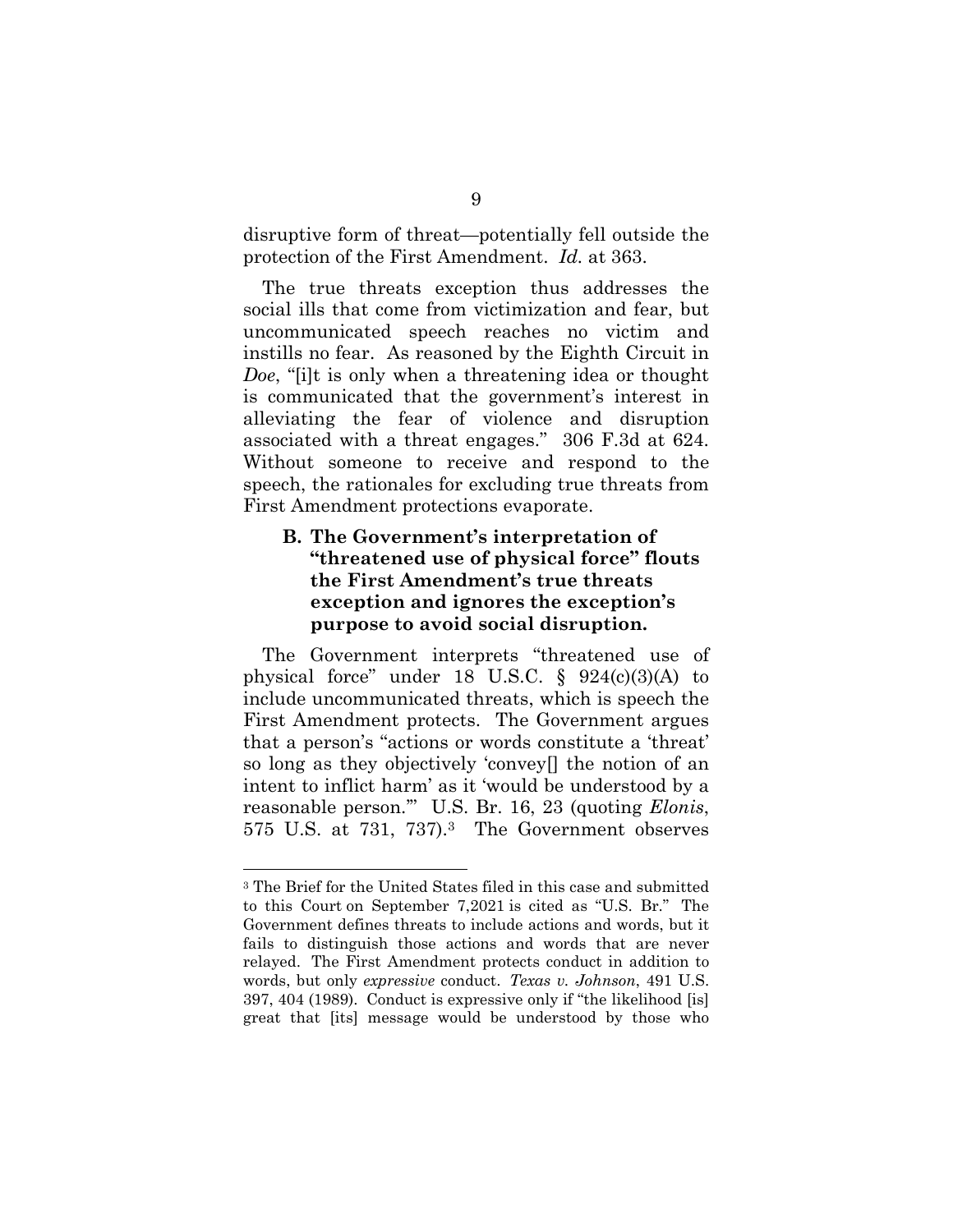that Hobbs Act robbery "does not require that a threat actually reach the intended victim," U.S. Br. 24–25, and that neither  $\S 924(c)(3)(A)$  nor its associated case law requires a "threatened use of physical force" to be communicated to a particular person, Pet'r Reply Br. 4.4 According to this logic, words alone—whether communicated or not—can constitute a true threat. Indeed, the Government proposes that a scribbled note "threatens" another person, even if the note is never delivered. *Id.*

The Fourth Circuit rejected that interpretation of § 924(c)(3)(A) to avoid criminalizing uncommunicated threats and other lawful behavior that is not, in and of itself, violent: "Where a defendant takes a nonviolent substantial step toward threating to use physical force . . . the defendant has not used, attempted to use, or threatened to use physical force. Rather, the defendant has merely *attempted to threaten* to use physical force." *United States v. Taylor*, 979 F.3d 203, 209 (4th Cir. 2020), *cert. granted*, 141 S. Ct. 2882 (2021). For instance, a person does not threaten the use of physical force by "cas[ing] the store that he intends to rob, discuss[ing] plans with a coconspirator, and buy[ing] weapons to complete the job." *Id.* at 209. Instead, he has only attempted to threaten to use physical force. *Id.* By

viewed it." *Id.* Whether conduct is expressive thus depends on context. Specific types of conduct—such as brandishing a weapon at a prospective victim—may, depending on the circumstances, express a true threat. But the same conduct taken in another context—brandishing a weapon at one's reflection in the mirror—expresses nothing at all, let alone a true threat. Just as speech must be heard to intimidate, expressive conduct must be seen to threaten.

<sup>4</sup> The Reply Brief for the Petitioner filed June 7, 2021, will be referred to as "Pet'r Reply Br."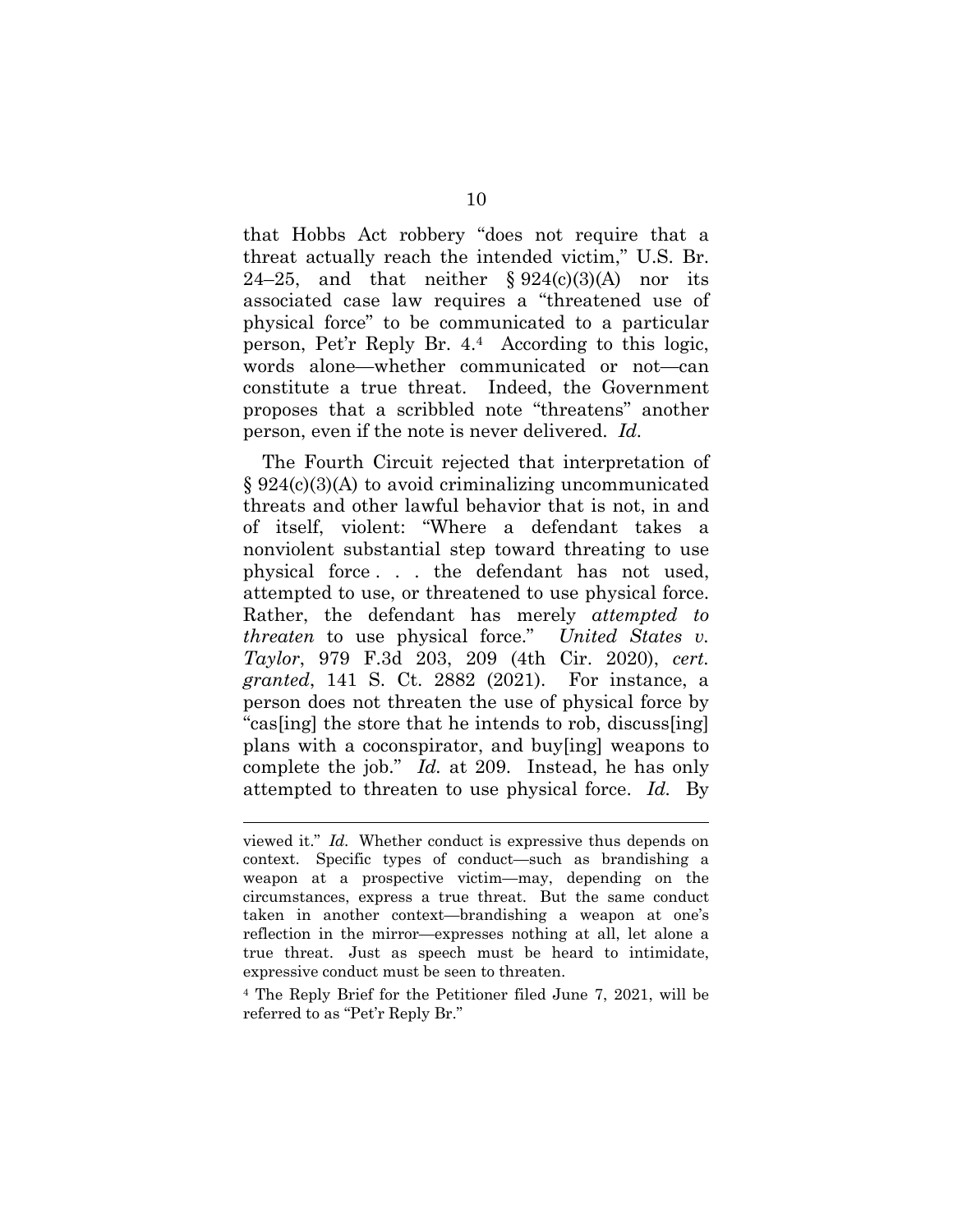extension, a scribbled threat that is never delivered to a store clerk may be an attempted threat to use physical force, but it is not a true threat.

The Fourth Circuit's distinction between attempted threats and punishable threats hews more closely to the true threats doctrine than the Government's capacious definition. The Government's position would criminalize Adam Porter's sketch as an attempted threat to use physical force based only on the content of the drawing, even though Adam never intended to display it. *See Porter*, 393 F.3d at 617. No longer could people rest securely, knowing that the accidental disclosure of a private diary, note, or drawing expressing violent fantasies could become evidence of an attempted threat to use physical force under § 924(c)(3)(A).

The Government's sweeping theory of threats flies in the face of the First Amendment's true threats doctrine and ignores the doctrine's animating policies. This Court exempts true threats from First Amendment protections to safeguard society from three grave harms: (1) the "fear of violence," (2) the "disruption that fear engenders," and (3) the "possibility that the threatened violence will occur." *R.A.V.*, 505 U.S. at 388. The first two of these harms are absent when a threat remains uncommunicated. Uncommunicated threats neither strike fear in victims nor disrupt society through those fearful victims, because they never reach their audience. Without communication, there are no individuals to terrify and no fear of imminent violence. And without fearful individuals, there is no societal disruption.

The Government's only remaining justification for punishing attempted threats is to prevent violence.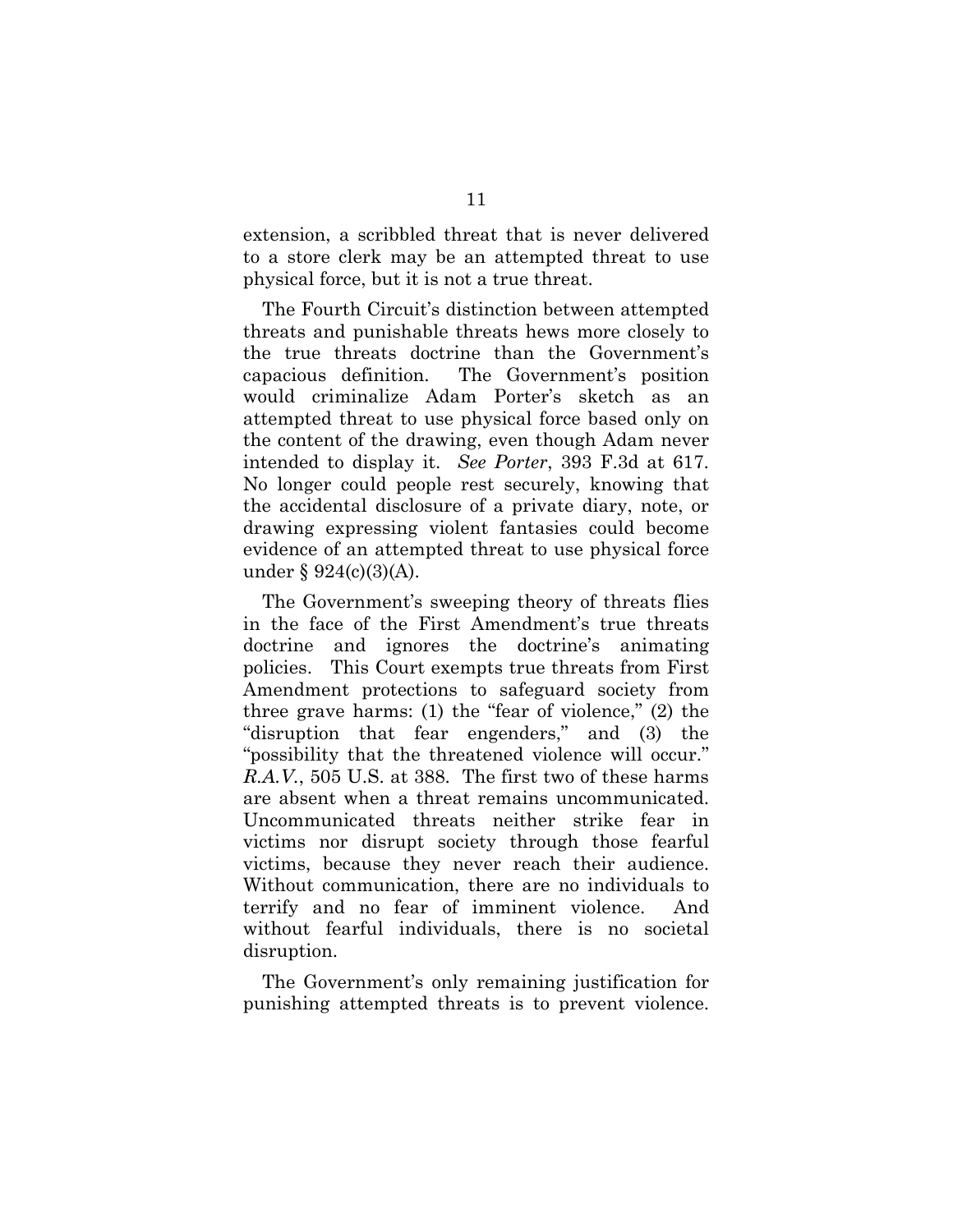Standing alone, this justification buckles under its own weight. The First Amendment does not permit the Government to punish pure speech to strangle violence in its cradle. *See Brandenburg v. Ohio*, 395 U.S. 444, 447 (1969) (per curiam) (holding that the government may not suppress speech advocating violence "except where such advocacy is directed to inciting or producing imminent lawless action and is likely to incite or produce such action"). Rather, the First Amendment represents "a profound national commitment to the principle that debate on public issues should be uninhibited, robust, and wide-open, [accepting] that it may well include vehement, caustic, and sometimes unpleasantly sharp attacks . . . ." *Watts*, 394 U.S. at 708 (quoting *New York Times Co. v. Sullivan*, 376 U.S. 254, 270 (1964)).

Criminalizing ideas that have been reduced to language but never communicated, in order to prevent violence, would mock our national commitment to uninhibited expression. It would punish private writings and thoughts and invite government suppression at levels seen only in autocracies and fiction. It conjures up images of officers policing "precrime"—scenarios reserved for dystopian fictions like *Minority Report*. MINORITY REPORT (Twentieth Century Fox 2002). Yet the Government's position opens the door to that dystopia.

### **C. Criminalizing uncommunicated threats imperils freedom of thought.**

By classifying uncommunicated threats as crimes of violence, the Government jeopardizes a substantial amount of private speech, from angry diary entries to frustrated tirades overheard only by smart devices. The Government downplays this risk as pure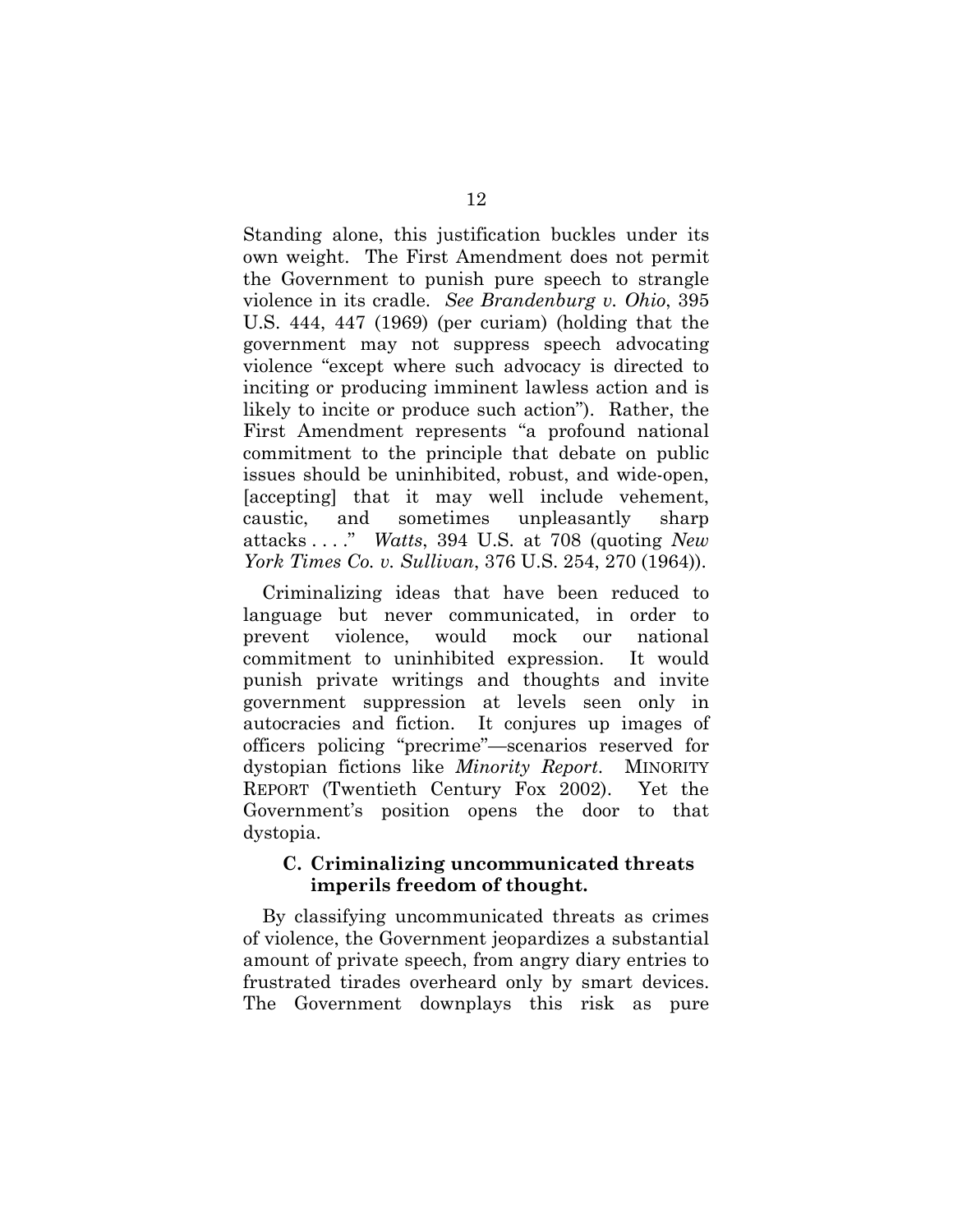imagination, not borne out in case law.5 But absence of evidence is not evidence of absence, and it is entirely predictable that uncommunicated threats remain out of court. Without an audience, and if contained in traditional forms of expression like letters or sketches, such threats are likely to remain

*United States v. Stuker*, No. CR 11-096-BLG-DLC, 2021 WL 2354568, at \*7–8, \*8 n.7 (D. Mont. June 9, 2021) (citations omitted) (distinguishing *United States v. McCoy*, 995 F.3d 32, 57 (2d Cir. 2021) (claiming without empirical support that "[i]t is difficult even to imagine a scenario in which a defendant could be engaged in conduct that would 'culminate' in a robbery and that would be 'strongly corroborative of' his intent to commit that robbery, but where it would also be clear that he only 'attempt[ed]' to 'threaten[],' and neither used nor even actually 'threatened' the use of force" (alterations in original))).

<sup>5</sup> The Government dismisses as a mere "mental exercise" the Fourth Circuit's concern that some attempted threats do not involve the threatened use of force. U.S. Br. 13, 36–37. But this category of attempted threats—including uncommunicated messages protected by the First Amendment—is "a realistic probability, not a theoretical possibility." *Moncrieffe v. Holder*, 569 U.S. 184, 191 (2013). For instance, "it is not difficult to imagine" such a scenario, when considering whether witness tampering amounts to a  $\S 924(c)$  crime of violence:

Suppose a defendant says to an undercover agent, "I'm going to call Fred and tell him he better not testify against Joe at that trial on Monday or I'll beat him up. He'll believe me. I beat up people all the time. And he knows I always carry a gun, too." The defendant then picks up his phone, taps Fred's number, and hisses, "Fred! Listen up!" Before he says anything more, the agent snatches the phone out of his hand and terminates the call. This defendant would have taken a "substantial step" toward witness tampering—a step that is "planned to culminate in the commission" of witness tampering and that is "strongly corroborative" of the defendant's criminal intent. But he would not have expressed an intent to use physical force against Fred. He would only have attempted to express an intent to use physical force against Fred.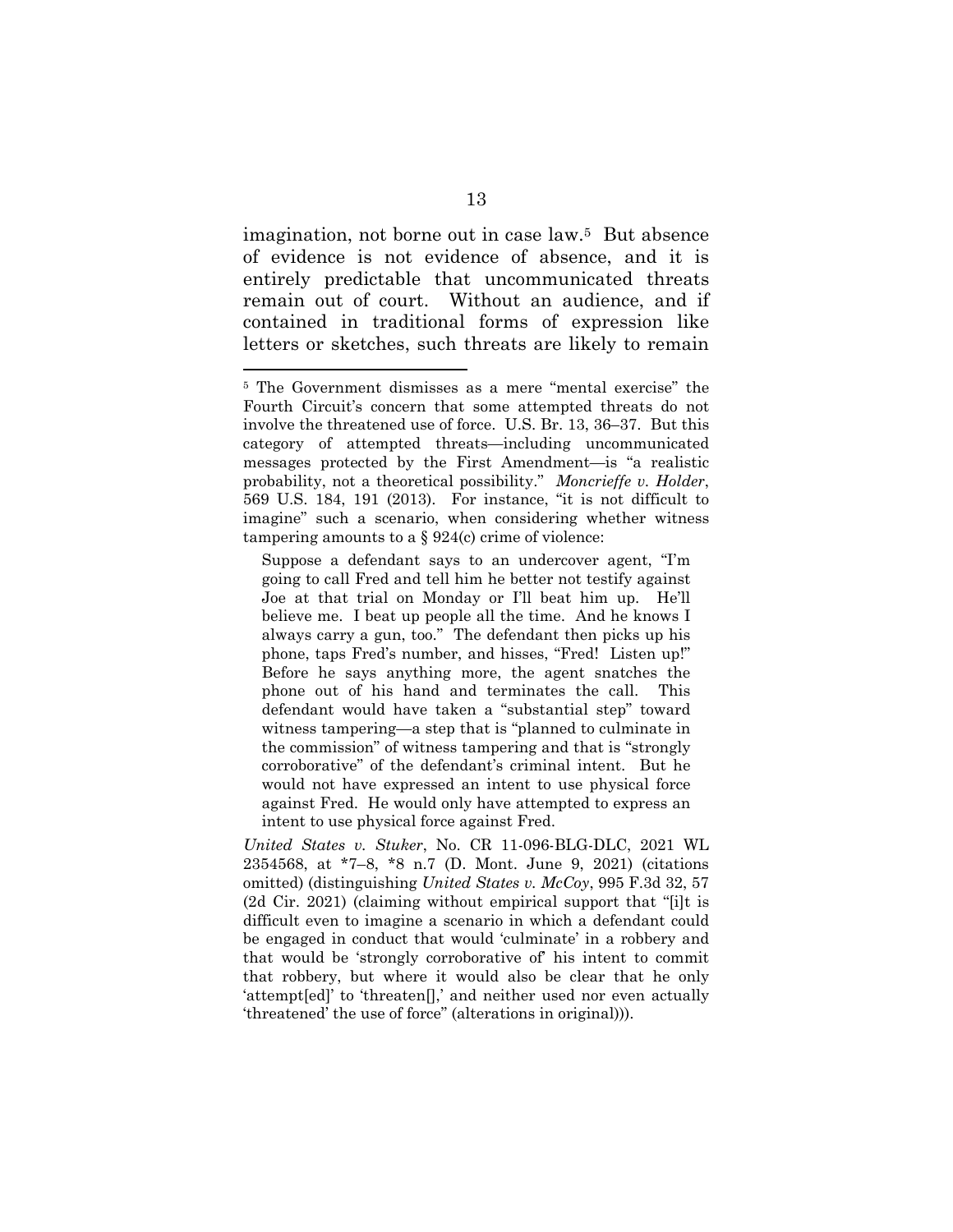undetected and unprosecuted.6 The historically low probability of prosecution, however, will increase as technology proliferates. Considering the prevalence of personalized technology—in our homes, in our cars, in our pockets, on our very bodies—we stand on the brink of an Orwellian police state if the law permits the Government to punish people for the thoughts that our devices record. Far from pure conjecture, the perils of the Government's position not only are manifest today but will only worsen in the future.

Our devices are listening and storing data. Modern "smart" devices, even cellphones, collect data by which "[t]he sum of an individual's private life can be reconstructed." *Riley v. California*, 573 U.S. 373, 394 (2014) (requiring police to obtain a warrant before searching cellphones). Americans continue to install internet-connected devices, like Amazon's "Alexa," in their homes. These devices are designed to listen to

<sup>6</sup> President Abraham Lincoln famously wrote "hot letters" in which he expressed his anger about colleagues, for example, then set the letters aside without sending them. *See* Doris Kearns-Goodwin, *Lincoln and the Art of Transformative Leadership*, Harv. Bus. Rev., Sep.–Oct. 2018, https://hbr.org/2018/ 09/lincoln-and-the-art-of-transformative-leadership (explaining that "[w]hen his papers were opened at the beginning of the 20th century, historians discovered a raft of such letters, with Lincoln's notation underneath: 'never sent and never signed'"). Still, unsent letters have been brought into prosecutions, from 1844 until present day. S*ee* RANDOLPH PAUL RUNYON, DELIA WEBSTER AND THE UNDERGROUND RAILROAD 48 (UNIV. PRESS KY., ed. 1996) (describing the attempt to use an unsent letter found in a co-defendant's pocket describing a plan for an Underground Railroad escape); Joseph Goldstein, *Trial of Veteran Accused of Trying to Join ISIS May Hinge on Unsent Letter*, N.Y. Times (Mar. 6, 2016) (describing the prosecutor's reliance on a "draft letter" to convince jurors that the defendant's fantasies had become plans and his planning had crossed over into concrete action).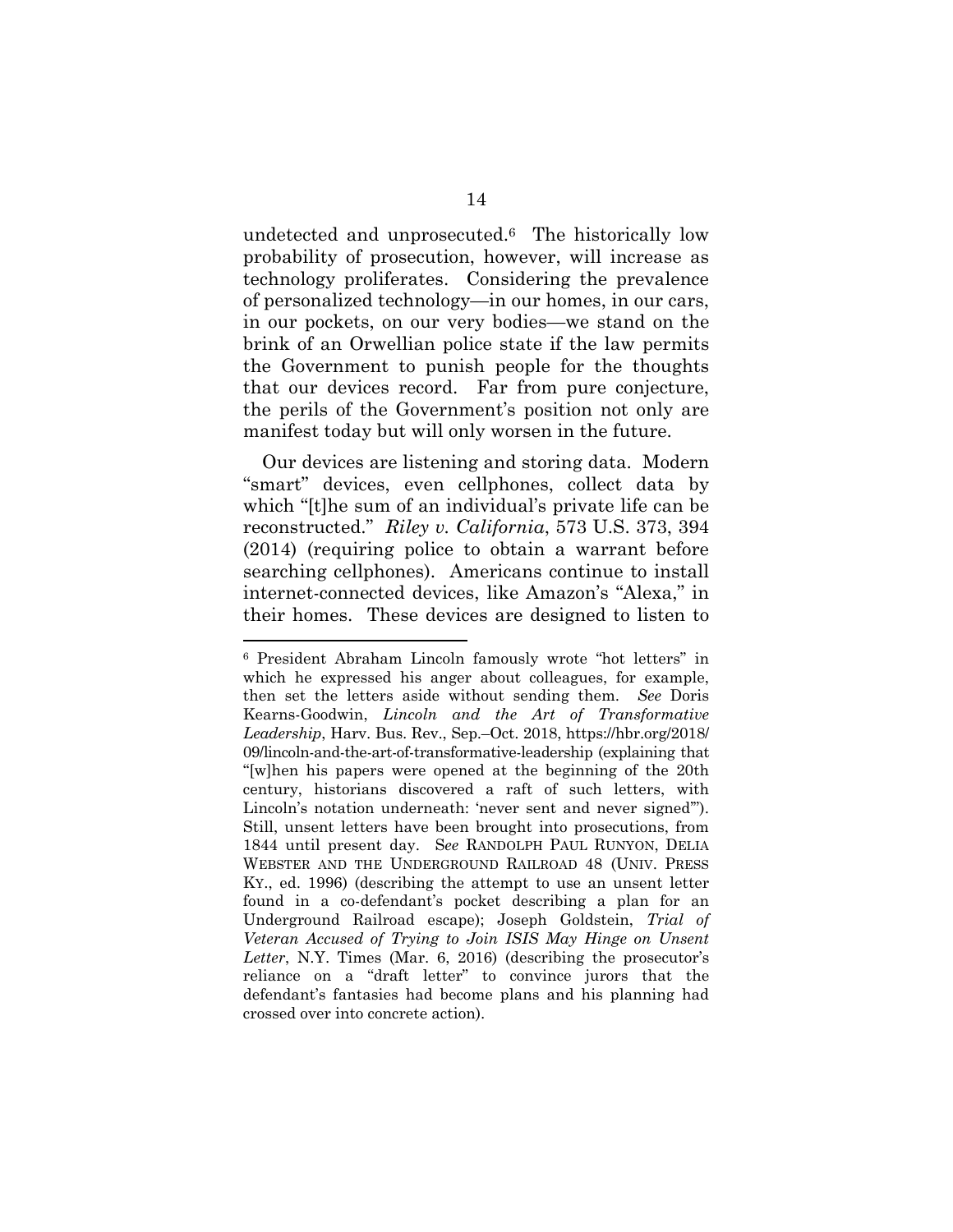users' commands, and they listen constantly, monitoring for "wake words," like "Alexa" or "Siri," that trigger the technology to serve its user. Brian Heater, *Can Your Smart Home Be Used Against You in Court?*, TechCrunch (Mar. 12, 2017), https://tcrn.ch/3nCFk1R. "Even with the best of intentions, such devices leave open the possibility of collecting unintended information, courtesy of advanced recording technologies capable of firing up from across the room." *Id.* These listening devices store what they hear, creating a permanent record of musings and outbursts that would have once dissipated unheard into the ether. Grant Clauser, *Amazon's Alexa Never Stops Listening to You. Should You Worry?*, N.Y. Times (Aug. 8, 2019).

Furthermore, governments already use the information collected by smart devices in criminal prosecutions. In a 2015 Arkansas murder investigation, law enforcement served Amazon with a warrant to obtain voice recordings from the defendant's smart home assistant. Memorandum of Law in Support of Amazon's Motion to Quash Search Warrant at 6, *Arkansas v. Bates*, No. CR-2016-370-2 (Ark. Cir. Ct. Feb. 17, 2017). Amazon opposed the police's warrant, arguing that the First Amendment protects such recordings. *Id.* at 9–12. Ultimately, the state court never resolved the issue because the defendant consented to Amazon's release of the recordings. Heater, *supra.* Nevertheless, "[t]his story should serve as a giant wakeup call about the potential surveillance devices that many people are starting to allow into their own homes." Jay Stanley, *The Privacy Threat from Always-On Microphones Like the Amazon Echo,* ACLU (Jan. 13, 2017) https://bit.ly/3pLDKxj. The dragnet formed by our devices, which listen and record private conversations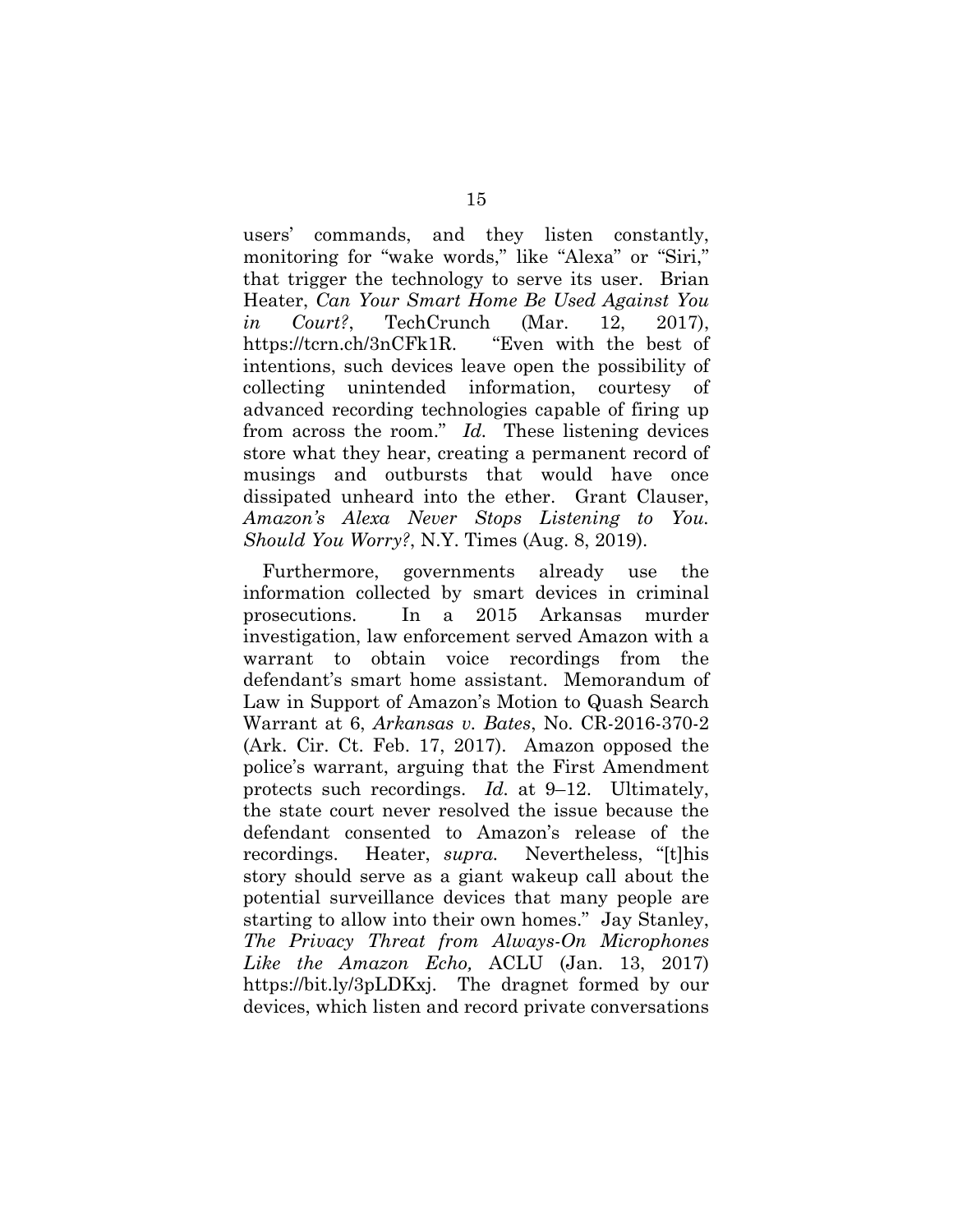taking place in homes across the country, is no remote possibility.7 It has already caught unwitting users in its tendrils.

Given the prevalence of home surveillance technology and the government's willingness to deploy it to prosecute crimes, it is worth considering the implications of the Government's broad interpretation of "threat to use physical force" in light of contemporary means of sharing and storing private information. Suppose that a twenty-first century Robert Watts activated Siri on his smart phone stating, "Siri, if I ever get my hands on a rifle the first man I want to get in my sights is Joe Biden." Later, Watts lawfully purchases a rifle. Watts' message, communicated only to Siri, memorializes his private thought. Yet if exhumed by law enforcement, this thought falls under the Government's sweeping definition of an attempted threat to use physical force, even though it lacks the fundamental element of communication to an audience.

 Technology will inexorably evolve and could further externalize private thoughts and speech. For example, advances in neuroscience technology might make thoughts, emotions, and other personal information stored in an individual's brain available for viewing through a phone application or an

<sup>7</sup> Additionally, in 2017, the CIA and a British intelligence agency allegedly developed a tool to turn certain smart TVs into "remote listening and monitoring devices." Matt Burns, *Alleged CIA Leak Re-Demonstrates the Dangers of Smart TVs*, TechCrunch (Mar. 7, 2017), https://techcrunch.com/2017/03/07/ recent-cia-leak-demonstrates-again-the-dangers-of-smart-tvs/.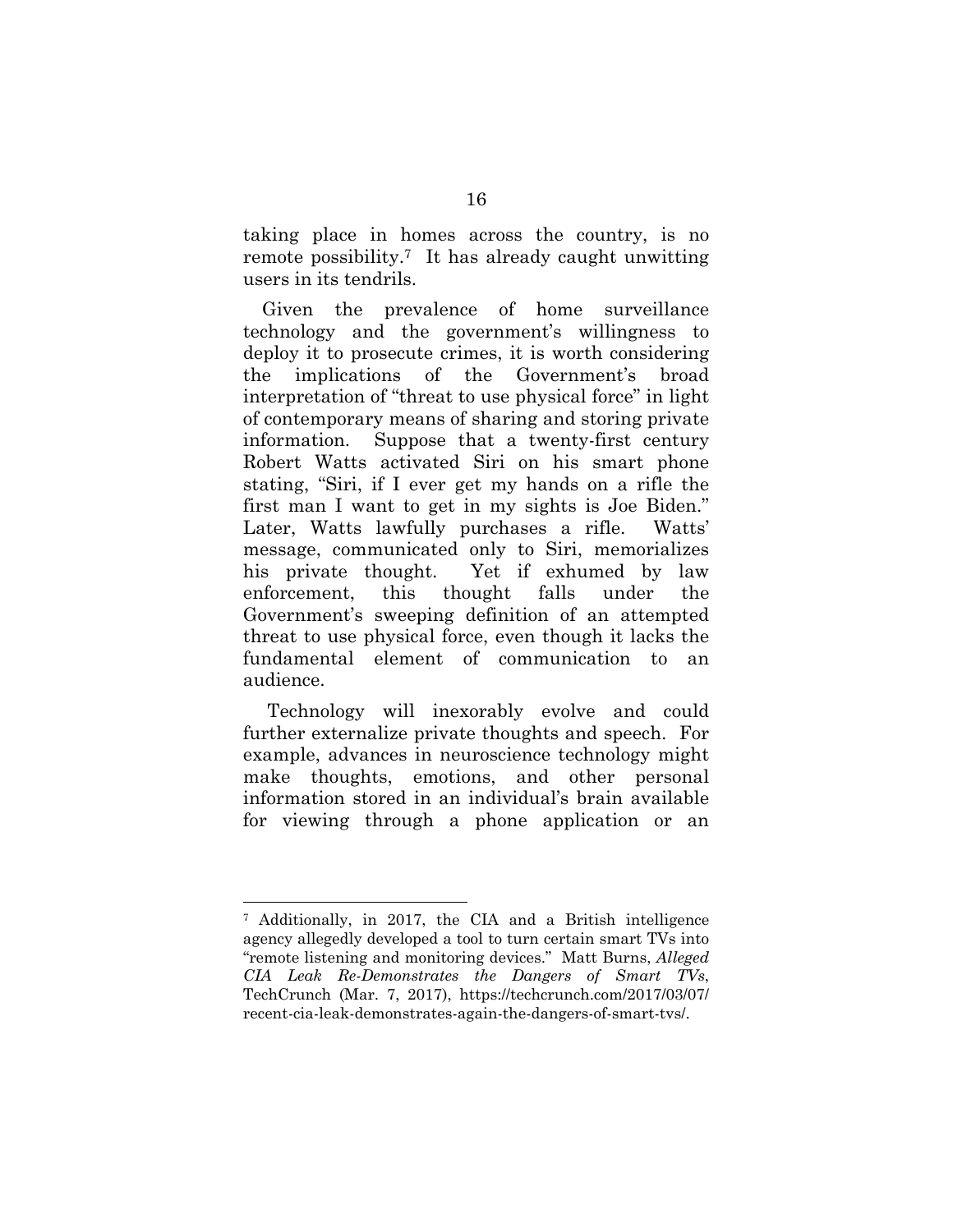employer database.8 The Government's position has the potential to multiply the ways that words spoken in the privacy of own's own home can be transformed into fodder for prosecutors. If approved, it invites the Government to weaponize future technology to invade the thoughts once confined to the privacy of one's own mind.9 In other words, it is not just the unsent letter or scribbled note that is at risk in this case.

#### **IV. Conclusion**

The Government's interpretation of  $\S$  924(c)(3)(A) threatens protected speech by sweeping uncommunicated threats into its ambit. The Fourth Circuit's interpretation of  $\S$  924(c)(3)(A) avoids this danger by clarifying that attempted threats are not "crimes of violence" under the statute. Courts should construe statutes to avoid constitutional doubts *See Zadvydas v. Davis*, 533 U.S. 678, 689 (2001) (stating that courts should avoid confronting serious constitutional doubts about a statute if there is a plausible construction of the statute by which the

<sup>8</sup> *See, e.g.*, Cathy Hackl, *Meet 10 Companies Working On Reading Your Thoughts (And Even Those Of Your Pets)*, Forbes (June 21, 2020) (discussing devices intended to externalize thoughts from the brain). Neuroscientists are also learning to decode imagery from the human mind, which could reveal violent images such as the one that served as the basis for Adam Porter's expulsion. *See Porter*, 393 F.3d at 611; Joseph G. Makin, David A. Moses & Edward F. Chang, *Machine translation of cortical activity to text with an encoder-decoder framework*, 23 Nature Neuroscience 575 (2020).

<sup>9</sup> For a discussion of the dangers of government access to private thoughts, see Nita A. Farahany, *When technology can read minds, how will we protect our privacy?*, TED (Nov. 2018), https://www.ted.com/talks/nita\_farahany\_when\_technology\_can\_ read minds how will we protect our privacy?language=en.